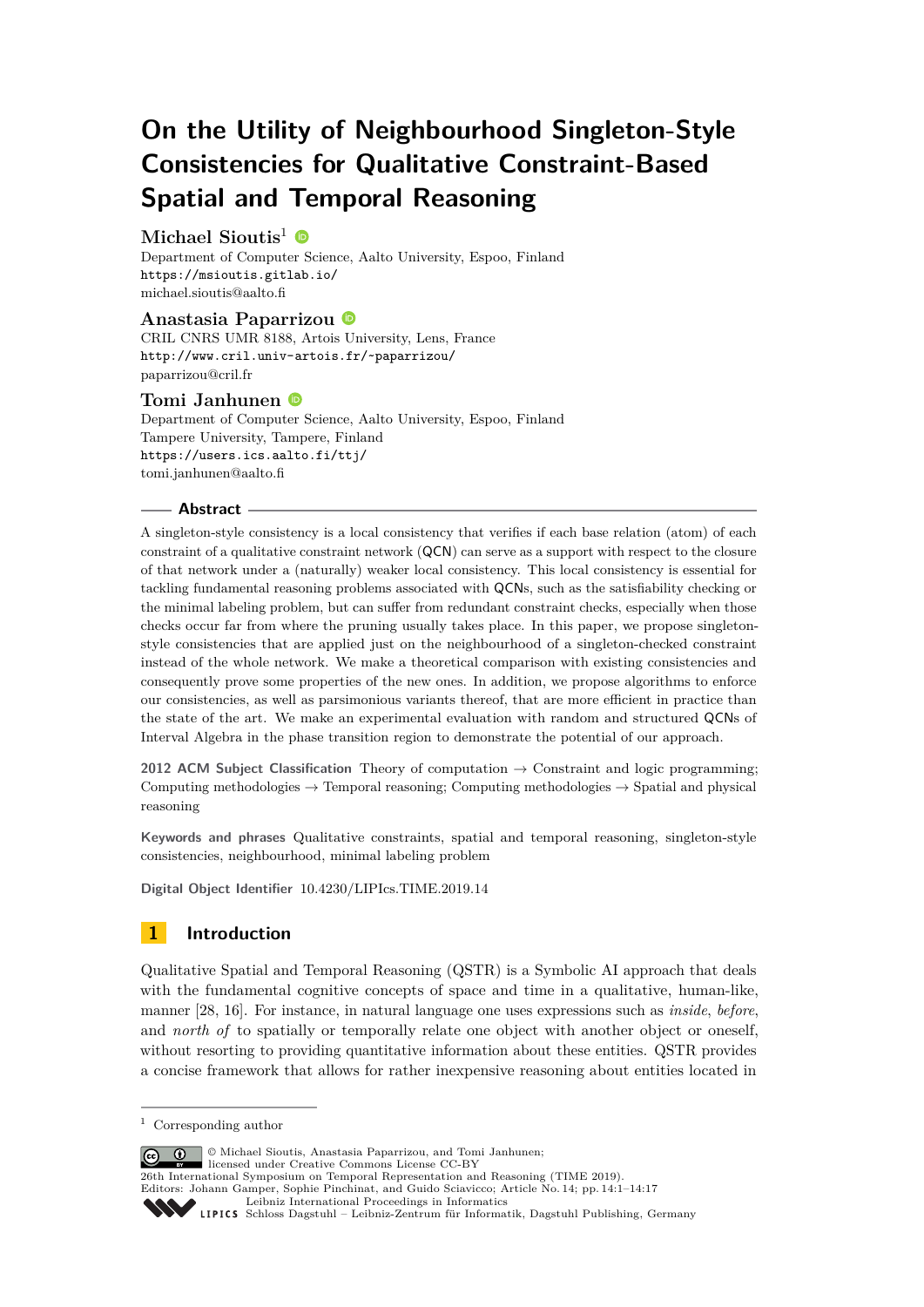#### **14:2 Neighbourhood Singleton-Style Consistencies for QSTR**

space and time and, hence, further boosts research and applications to a plethora of areas and domains that include, but are not limited to, dynamic GIS [\[7\]](#page-15-1), cognitive robotics [\[18\]](#page-15-2), deep learning [\[25\]](#page-16-2), and qualitative model generation from video [\[15\]](#page-15-3). The interested reader may look into a more comprehensive review of the emerging applications, the trends, and the future directions of QSTR in [\[6\]](#page-15-4).

The problem of representing and reasoning about qualitative spatial or temporal information can be modeled as a *qualitative constraint network* (QCN), i.e., a network of qualitative constraints corresponding to spatial or temporal relations between spatial or temporal variables respectively. Two fundamental reasoning problems associated with a given  $QCN\mathcal{N}$  are the problems of *satisfiability checking* and *minimal labeling* (or *deductive closure*) [\[37\]](#page-16-3). In particular, the satisfiability checking problem is about deciding if there exists a valuation of the variables of  $N$  that satisfies its constraints, and the minimal labeling problem concerns finding the strongest implied constraints and consequently obtaining its minimal sub-network. In general, for most well-known spatio-temporal calculi the satisfiability checking problem is NP-hard [\[17\]](#page-15-5). Further, the minimal labeling problem is polynomial-time Turing reducible to the satisfiability checking problem [\[20\]](#page-15-6).

## **Motivation**

In this paper, we focus mostly on the minimal labeling problem, which, since its introduction in 1974 by Montanari [\[31\]](#page-16-4), has been studied in the domain of both CSPs [\[21,](#page-15-7) [46\]](#page-16-5) and QCNs [\[19,](#page-15-8) [30\]](#page-16-6). As noted in [\[21\]](#page-15-7), *a minimal network is a quite useful knowledge compilation, since it allows one to answer a number of queries in polynomial time that would otherwise be* NP*-hard*; indeed, in the context of QSTR, for instance, one could exploit minimality of a QCN to immediately deduce whether a task *A* could be scheduled before a task *B*, or an object *X* could be placed on top of an object *Y* . Difficult problems such as the minimal labeling problem and alike are, in general, either approximated by the use of local consistencies [\[46\]](#page-16-5) or even solved by the aid of such consistencies [\[2\]](#page-15-9). Among the local consistencies introduced in the literature, we study *singleton-style consistencies* in the aforementioned context, which are consistencies that entail support for each base relation (atom) of the constraints of a QCN with respect to the closure of that network under a weaker local consistency (typically  $^{\diamond}_{G}$ -consistency [\[10,](#page-15-10) [35\]](#page-16-7)). Specifically, we investigate how these consistencies behave when the underlying weaker local consistency that they build upon is restricted to the neighbourhood of a singleton-checked constraint. As noted in [\[47\]](#page-16-8), neighbourhood-based restrictions can hit the sweet spot between effectiveness and efficiency in singleton-style consistencies for CSPs; therefore, it is imperative that we introduce and study such restrictions in the context of QCNs as well, and consequently provide a foundation for further work in understanding this kind of network structures, which have received much attention over the past years [\[16\]](#page-15-0).

## **Contributions**

Our contributions are fourfold and are described as follows:

- **(i)** we enrich the family of consistencies for QCNs by proposing singleton-style consistencies that are applied just on the neighbourhood of the singleton-checked constraint instead of the entire network;
- **(ii)** we theoretically obtain a strength-based hierarchy among existing consistencies for QCNs and the novel ones;
- **(iii)** we present algorithms to enforce the proposed consistencies for QCNs, as well as parsimonious variants thereof;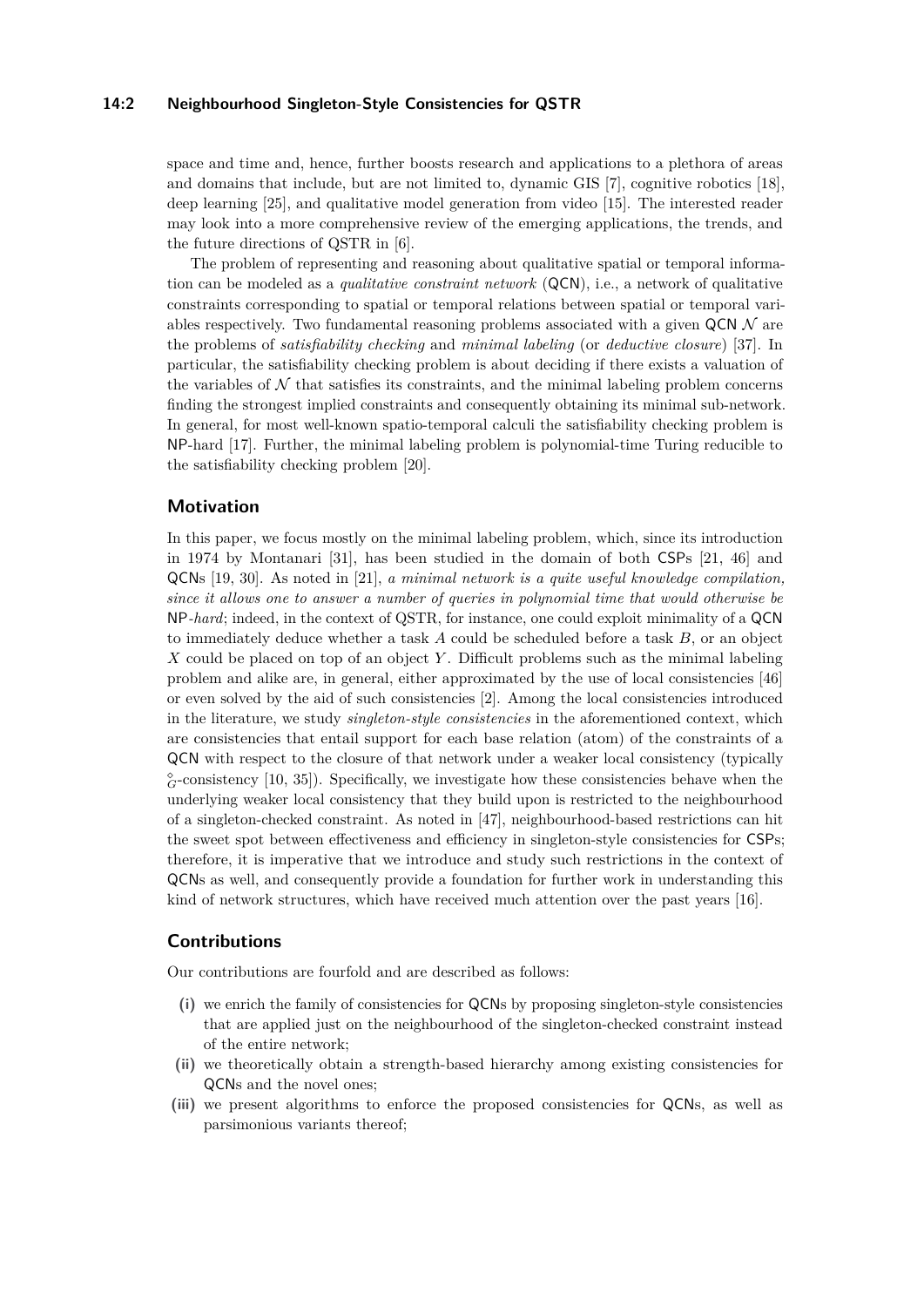<span id="page-2-1"></span>

**Figure 1** The base relations of IA; **·***i* denotes the converse of **·**.

**(iv)** we make an experimental evaluation with random and structured QCNs of Interval Algebra to measure and compare the performance of all considered algorithms, especially in terms of how fast and how well they can independently approximate the minimal sub-network of a QCN.

The rest of the paper is organized as follows. In Section [2](#page-2-0) we give some preliminaries on qualitative spatial and temporal reasoning. Next, in Section [3](#page-4-0) we overview some known state-of-the-art local consistencies for QCNs. Then, in Section [4](#page-5-0) we introduce, formally define, and thoroughly study the proposed neighbourhood-based consistencies for QCNs, and present the algorithms for enforcing these consistencies, as well as parsimonious variants thereof. In Section [5](#page-10-0) we evaluate our approach with random and structured QCNs of Interval Algebra and comment on the outcome; one finding is that neighbourhood-focused singleton-style algorithms are  $\sim$  30% faster in the phase transition region than the standard algorithms. Finally, in Section [6](#page-14-0) we draw some conclusive remarks and give directions for future work.

## <span id="page-2-0"></span>**2 Preliminaries**

A binary qualitative spatial or temporal constraint language, is based on a finite set B of *jointly exhaustive and pairwise disjoint* relations, called the set of *base relations* [\[29\]](#page-16-9), that is defined over an infinite domain D. The base relations of a particular qualitative constraint language can be used to represent the definite knowledge between any two of its entities with respect to the level of granularity provided by the domain D. The set B contains the identity relation Id, and is closed under the *converse* operation (<sup>−</sup><sup>1</sup> ). Indefinite knowledge can be specified by a union of possible base relations, and is represented by the set containing them. Hence,  $2^B$  represents the total set of relations. The set  $2^B$  is equipped with the usual set-theoretic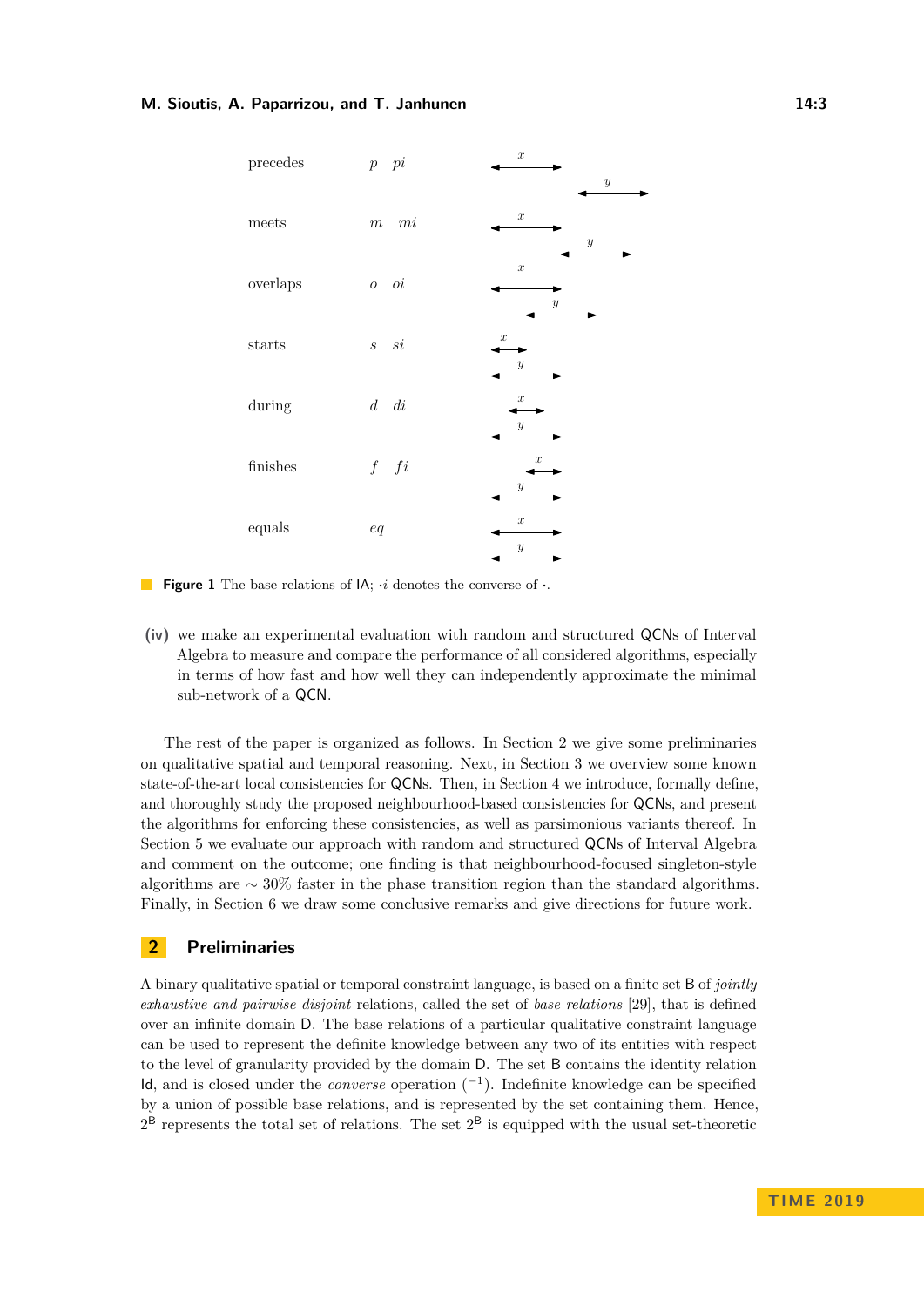#### **14:4 Neighbourhood Singleton-Style Consistencies for QSTR**

<span id="page-3-0"></span>

**Figure 2** Figurative examples of QCN terminology using IA.

operations of union and intersection, the converse operation, and the *weak composition* operation denoted by the symbol  $\diamond$  [\[29\]](#page-16-9). For all  $r \in 2^B$ , we have that  $r^{-1} = \bigcup \{b^{-1} \mid b \in r\}.$ The weak composition ( $\diamond$ ) of two base relations  $b, b' \in B$  is defined as the smallest (i.e., strongest) relation  $r \in 2^B$  that includes  $b \circ b'$ , or, formally,  $b \circ b' = \{b'' \in B \mid b'' \cap (b \circ b') \neq \emptyset\}$ , where  $bb' = \{(x, y) \in D \times D \mid \exists z \in D \text{ such that } (x, z) \in b \land (z, y) \in b'\}$  is the (true) composition of *b* and *b'*. For all  $r, r' \in 2^B$ , we have that  $r \circ r' = \bigcup \{b \circ b' \mid b \in r, b' \in r'\}.$ 

As an illustration, consider the well-known qualitative temporal constraint language of Interval Algebra (IA), introduced by Allen [\[1\]](#page-15-11). IA considers time intervals (as temporal entities) and the set of base relations  $B = \{eq, p, pi, m, mi, o,oi, s, si, d, di, f, fi\}$  to encode knowledge about the temporal relations between intervals on the timeline, as depicted in Figure [1.](#page-2-1) Specifically, each base relation represents a particular ordering of the four endpoints of two intervals on the timeline, and *eq* is the identity relation Id.

Notably, most of the well-known and well-studied qualitative constraint languages, such as Interval Algebra [\[1\]](#page-15-11) and RCC8 [\[34\]](#page-16-10), are in fact *relation algebras* [\[17\]](#page-15-5). In what follows, we restrict ourselves to such calculi in order to facilitate discussion of the consistencies and of the algorithms for enforcing them.

The problem of representing and reasoning about qualitative spatial or temporal information can be modeled as a *qualitative constraint network*, defined in the following manner:

- $\triangleright$  **Definition 1.** A *qualitative constraint network* (QCN) is a tuple  $(V, C)$  where:
- $V = \{v_1, \ldots, v_n\}$  is a non-empty finite set of variables, each representing an entity of an  $\blacksquare$ infinite domain D;
- and *C* is a mapping  $C: V \times V \to 2^B$  such that  $C(v, v) = \{d\}$  for all  $v \in V$  and  $\sim$  $C(v, v') = (C(v', v))^{-1}$  for all  $v, v' \in V$ , where  $\bigcup B = D \times D$ .

An example of a QCN of IA is shown in Figure [2a;](#page-3-0) for clarity, converse relations as well as Id loops are not mentioned or shown in the figure.

- $\blacktriangleright$  **Definition 2.** Let  $\mathcal{N} = (V, C)$  be a QCN, then:
- a *solution* of  $N$  is a mapping  $\sigma: V \to \mathsf{D}$  such that  $\forall (u, v) \in V \times V$ ,  $\exists b \in C(u, v)$  such  $\blacksquare$ that  $(\sigma(u), \sigma(v)) \in b$  (see Figure [2b\)](#page-3-0);
- N is *satisfiable* iff it admits a solution;  $\mathcal{L}_{\mathcal{A}}$
- a *sub*-QCN N' of N, denoted by  $\mathcal{N}' \subseteq \mathcal{N}$ , is a QCN  $(V, C')$  such that  $C'(u, v) \subseteq C(u, v)$  $\overline{a}$  $\forall u, v \in V$ ; if in addition  $\exists u, v \in V$  such that  $C'(u, v) \subset C(u, v)$ , then  $\mathcal{N}' \subset \mathcal{N}$ ;
- a base relation  $b \in C(v, v')$  with  $v, v' \in V$  is *feasible* (resp. *unfeasible*) in N iff there exists (resp. there does not exist) a solution  $\sigma: V \to \mathsf{D}$  of N such that  $(\sigma(v), \sigma(v')) \in b$ ;
- N is *minimal* iff  $\forall v, v' \in V$  and  $\forall b \in C(v, v'), b$  is a feasible base relation in N;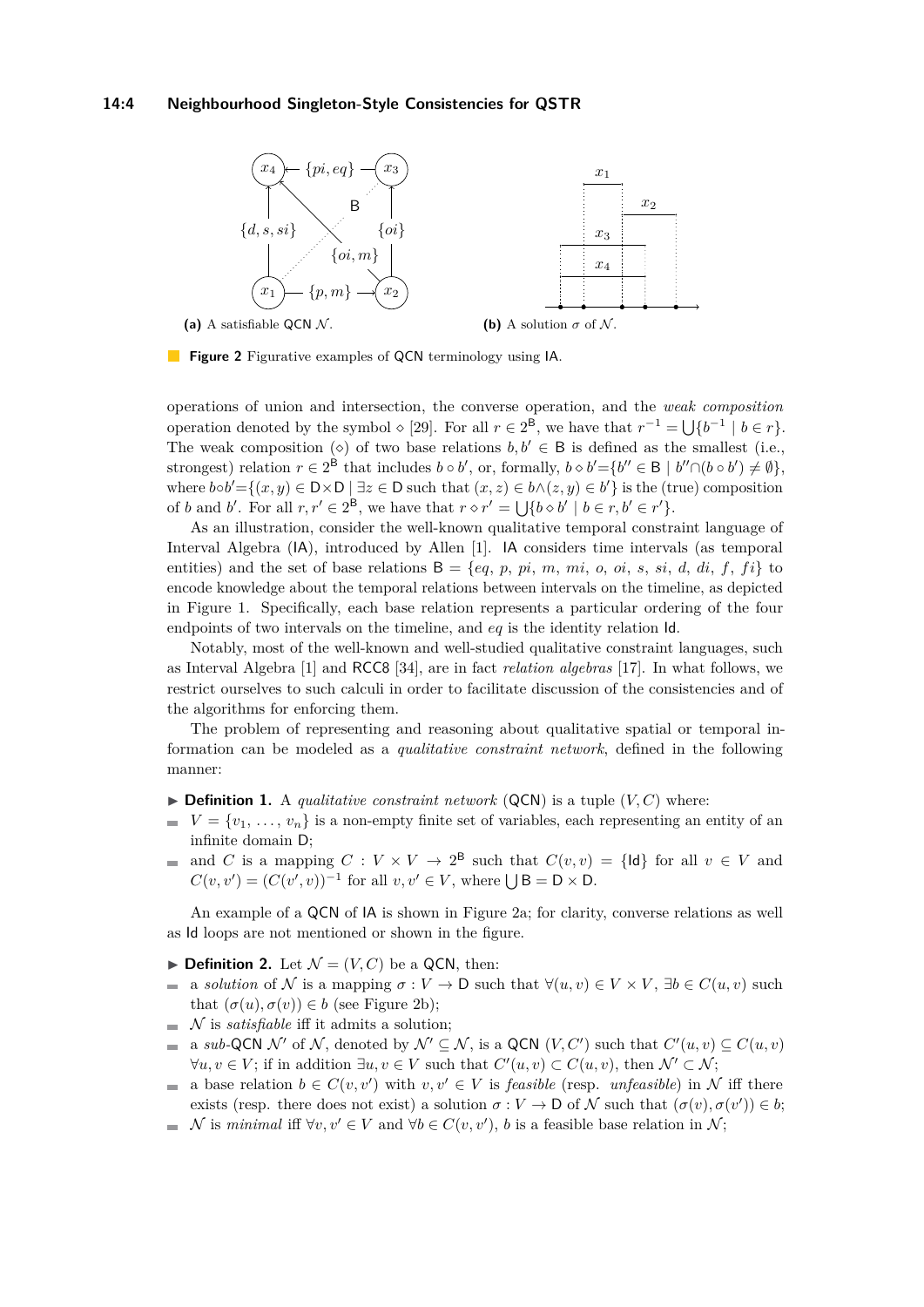- **■** the *constraint graph* of N, denoted by  $G(N)$ , is the graph  $(V, E)$  where  $\{u, v\} \in E$  iff  $C(u, v) \neq B$  and  $u \neq v$ ;
- N is the *empty* QCN on V, denoted by  $\perp^V$ , iff  $C(u, v) = \emptyset$  for all  $u, v \in V$ .

Let us further introduce the following operation that substitutes  $C(v, v')$  with  $r \in 2^B$  in a given QCN:

given a QCN  $\mathcal{N} = (V, C)$  and  $v, v' \in V$ , we define that  $\mathcal{N}_{[v, v']/r}$  with  $r \in 2^{\mathsf{B}}$  yields the QCN  $\mathcal{N}' = (V, C')$  defined by  $C'(v, v') = r$ ,  $C'(v', v) = r^{-1}$  and  $C'(u, u') = C(u, u') \ \forall (u, u') \in$  $(V \times V) \setminus \{(v, v'), (v', v)\}.$ 

## <span id="page-4-0"></span>**3 State-of-the-art Consistencies**

We view a consistency  $\overset{\phi}{G}$ , where  $\phi$  is some operation (such as the *weak composition* operation) and *G* a graph, as a predicate on QCNs, i.e., a function that receives an input QCN and returns true or false depending on whether  $^{\phi}_{G}$  holds on that QCN or not respectively. In what follows, given some operation  $\phi$  (such as the weak composition operation) and a graph *G*, the unique  $\subseteq$ -maximal  $^{\phi}_{G}$ -consistent sub-QCN of N is called the *closure* of N under the consistency  $_{G}^{\phi}$  and is denoted by  $_{G}^{\phi}(\mathcal{N})$ .

We recall the definition of  $^{\circ}_{G}$ -consistency, which is a basic and widely used local consistency for reasoning with QCNs.

▶ **Definition 3.** Given a QCN  $\mathcal{N} = (V, C)$  and a graph  $G = (V', E)$ , where  $V' \subseteq V$ , N is said to be  ${}_{G}^{\diamond}$ -consistent iff  $\forall \{v_i, v_j\}, \{v_i, v_k\}, \{v_k, v_j\} \in E$  we have that  $C(v_i, v_j) \subseteq$  $C(v_i, v_k) \diamond C(v_k, v_j).$ 

Intuitively, *<sup>G</sup>*-consistency entails consistency for *all* triples of variables of a QCN that correspond to triangles of a given graph *G*. If *G* is the complete graph on the variables of a given QCN, then  $^{\circ}_{G}$ -consistency becomes identical to  $\infty$ -consistency [\[35\]](#page-16-7), and, hence,  $\diamond$ -consistency can be seen as a special case of  $^{\diamond}_{G}$ -consistency.

In [\[39\]](#page-16-11) the authors build upon  $^{\diamond}_{G}$ -consistency and propose a local consistency in the context of qualitative constraint-based reasoning that serves as the counterpart of *directional path consistency* in traditional constraint programming [\[14\]](#page-15-12) or quantitative temporal reasoning [\[13\]](#page-15-13). and is mainly distinguished by the fact that the involved consistency notions are tailored to handle infinite domains and qualitative relations. This local consistency is called  $\frac{\epsilon}{G}$ *consistency* and, in particular, it entails consistency for all *ordered* triples of variables of a QCN that correspond to triangles of a given graph *G*; this ordering can be specified by a bijection between the set of the variables of a QCN and a set of integers, and can be chosen randomly or via an algorithm or heuristic. We recall the formal definition of that consistency as follows:

**► Definition 4.** Given a QCN  $\mathcal{N} = (V, C)$ , an ordering  $(\alpha^{-1}(0), \alpha^{-1}(1), \ldots, \alpha^{-1}(n-1))$  of *V* defined by a bijection  $\alpha : V \to \{0, 1, \ldots, n-1\}$ , and a graph  $G = (V', E)$ , where  $V' \subseteq V$ , N is said to be  $\overleftarrow{S}$ -consistent iff  $\forall v_i, v_j, v_k \in V$  such that  $\{v_i, v_j\}$ ,  $\{v_i, v_k\}$ ,  $\{v_k, v_j\} \in E$  and  $\alpha(v_i), \alpha(v_j) < \alpha(v_k)$  we have that  $C(v_i, v_j) \subseteq C(v_i, v_k) \diamond C(v_k, v_j)$ .

Since  $\sum_{\alpha}^{\infty}$ *-consistency* is basically  $\sum_{\alpha}^{\infty}$ -consistency restricted to some ordering of the triples of variables of a given QCN, it is expected that it will perform worse than  $^{\circ}_{G}$ -consistency in terms of tackling the satisfiability checking or the minimal labeling problem of that QCN, in the general case. However, that behaviour of  $\overleftarrow{G}$ *-consistency* in the context of the aforementioned reasoning problems for *arbitrary* QCNs has yet to be investigated (cf. [\[40\]](#page-16-12)), and we shall use this work as an opportunity to do so (see Section [5\)](#page-10-0).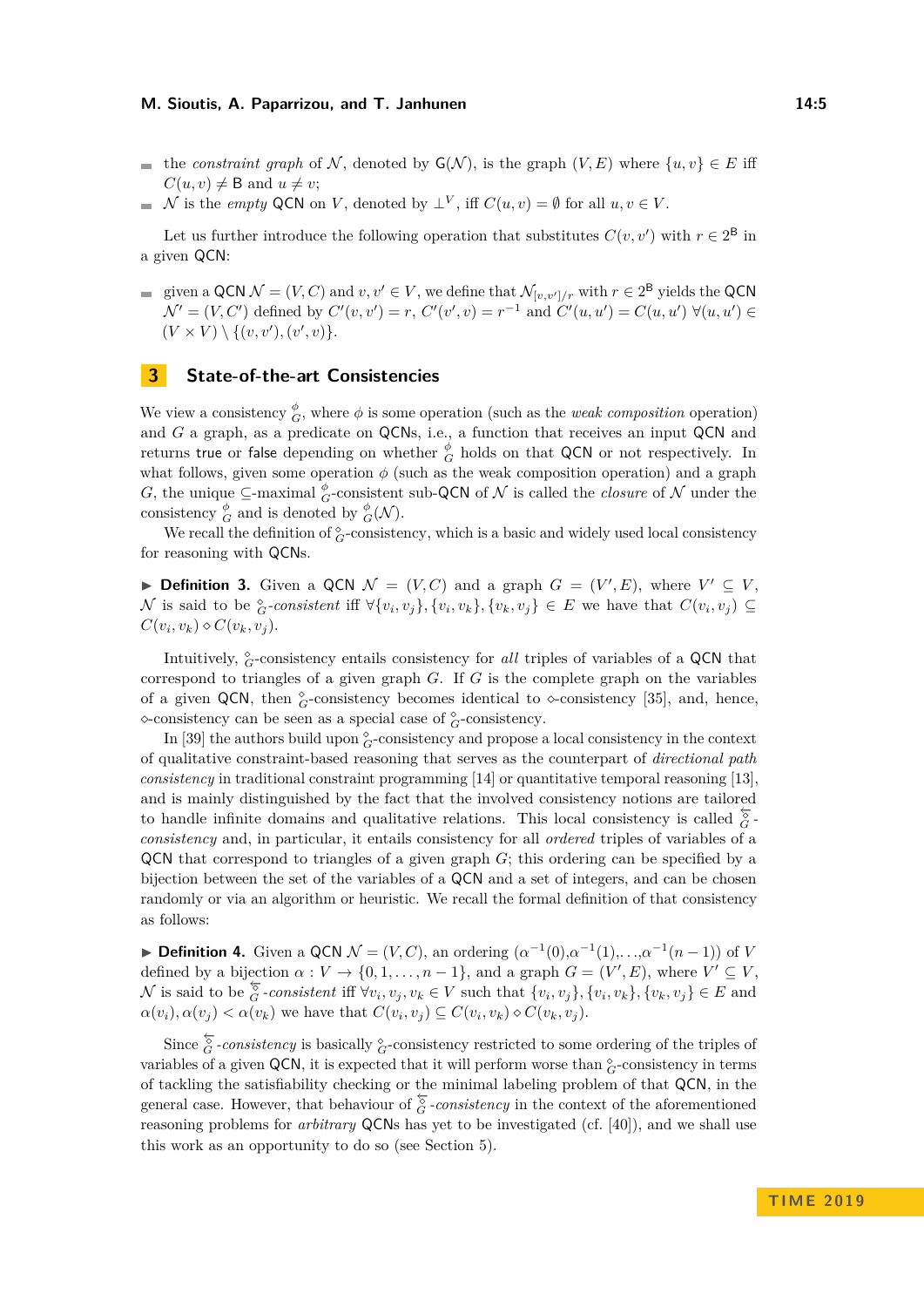#### **14:6 Neighbourhood Singleton-Style Consistencies for QSTR**

We continue with the presentation of some state-of-the-art singleton-style consistencies. Given a graph  $G = (V', E)$ , where  $V' \subseteq V$ , a QCN  $\mathcal{N} = (V, C)$  is  $\mathcal{L}$ -consistent iff for every pair of variables  $\{v, v'\} \in E$  and every base relation  $b \in C(v, v')$ , after instantiating  $C(v, v')$ with  ${b}$  as the singleton and applying  ${}_{G}^{\circ}$ -consistency on  $\mathcal{N}$ , the revised constraint  $C(v, v')$  is always supported by  ${b}$ . Formally,  $\bullet$ -consistency of a QCN is defined as follows:

<span id="page-5-2"></span>▶ **Definition 5.** Given a QCN  $\mathcal{N} = (V, C)$  and a graph  $G = (V', E)$ , where  $V' \subseteq V, \mathcal{N}$  is said to be  $\zeta$ -consistent iff N is  $\zeta$ -consistent and  $\forall \{v, v'\} \in E$  and  $\forall b \in C(v, v')$  we have that  $C'(v, v') = \{b\}$ , where  $(V, C') = {}^{\diamond}_{G}(\mathcal{N}_{[v, v'] / \{b\}})$ .

If *G* is the complete graph on the variables of a given QCN, we can easily verify that  $\bullet$  consistency corresponds to  $\circ$  consistency of the family of  $\circ$  consistencies studied in [\[11\]](#page-15-14). Interestingly, <sup>◆</sup><sub>*G*</sub>-consistency for QCNs can also be seen as a counterpart of singleton arc consistency (SAC) [\[12\]](#page-15-15) for CSPs.

Finally, in [\[42\]](#page-16-13) the authors define a local consistency that is more restrictive than any of the *practical*<sup>[2](#page-5-1)</sup> local consistencies known to date for QCNs, called *collective*  $\frac{1}{G}$ *-consistency*, or  $\overset{\bullet}{G}$ -consistency for short. This singleton-style consistency is inspired by *k*-partitioning *consistency* for CSPs [\[5\]](#page-15-16). We recall the formal definition of that consistency as follows:

<span id="page-5-3"></span>**Definition 6.** Given a QCN  $\mathcal{N} = (V, C)$  and a graph  $G = (V', E)$ , where  $V' \subseteq V, \mathcal{N}$  is said to be  $\overset{\bullet}{G}$ -consistent iff N is  $\overset{\bullet}{G}$ -consistent and  $\forall \{v, v'\} \in E$ ,  $\forall b \in C(v, v')$ , and  $\forall \{u, u'\} \in E$ we have that  $\exists b' \in C(u, u')$  such that  $b \in C'(v, v')$ , where  $(V, C') = \frac{\delta}{G}(\mathcal{N}_{[u, u'] / \{b'\}})$ .

This underlying filtering condition of  $\mathfrak{c}^{\cup}$ -consistency is based on relation partitioning combined with  $^{\circ}_{G}$ -consistency, and allows for improved pruning capability over  $^{\bullet}_{G}$ -consistency [\[42\]](#page-16-13).

## <span id="page-5-0"></span>**4 Neighbourhood Singleton-style Consistencies**

In this section we propose and study a variety of singleton-style consistencies that are applied just on the neighbourhood of the singleton-checked constraint instead of the whole network.

Before doing so, let us first formally introduce a preorder in order to compare the pruning (or inference) capability of different consistencies. Let  $^{\phi}_{G}$  and  $^{\psi}_{G}$  be two consistencies defined by some operations  $\phi$  and  $\psi$  respectively and a graph *G*. Then,  $\phi_G$  is *stronger* than  $\phi_G$  iff whenever  $\phi_G^{\phi}$  holds on a QCN N with respect to a graph  $G, \phi_G^{\psi}$  also holds on N with respect to *G*, and  $\frac{\phi}{G}$  is *strictly stronger* than  $\frac{\psi}{G}$  iff  $\frac{\phi}{G}$  is stronger than  $\frac{\psi}{G}$  and there exists at least one QCN  $\mathcal N$  and a graph *G* such that  $\frac{\psi}{G}$  holds on  $\mathcal N$  with respect to *G*, but  $\frac{\phi}{G}$  does not hold on  $\mathcal N$ with respect to *G*. (The terms *weaker* and *strictly weaker* can be defined likewise.) Finally,  $\frac{\phi}{G}$  and  $\frac{\psi}{G}$  are *incomparable* iff there exist QCNs N and N' such that  $\frac{\phi}{G}$  is strictly stronger than  $\frac{\psi}{G}$  with respect to N and some graph G, and  $\frac{\phi}{G}$  is strictly weaker than  $\frac{\psi}{G}$  with respect to  $\mathcal{N}'$  and some graph *G* (we note that the graph *G* can be different in the two cases).

In general, standard singleton-style consistencies can make a lot of redundant checks, which consequently can slow down their efficacy. It has been observed in the domain of CSPs that the majority of constraint revisions occur close to the relation that is being singleton checked, and rarely too far from it [\[47\]](#page-16-8). For that purpose, constraint programming researchers have proposed weaker singleton-style consistencies that localize propagation to the neighbourhood of the variable at hand [\[47,](#page-16-8) [33\]](#page-16-14). Neighbourhood singleton-style consistencies for CSPs, despite being strictly weaker than SAC [\[12\]](#page-15-15) in general, can produce almost as much

<span id="page-5-1"></span><sup>2</sup> Clearly, in special cases notions like *k-consistency* can be defined and exploited theoretically [\[9\]](#page-15-17), but these can be hardly implemented efficiently and are therefore not suitable for applications.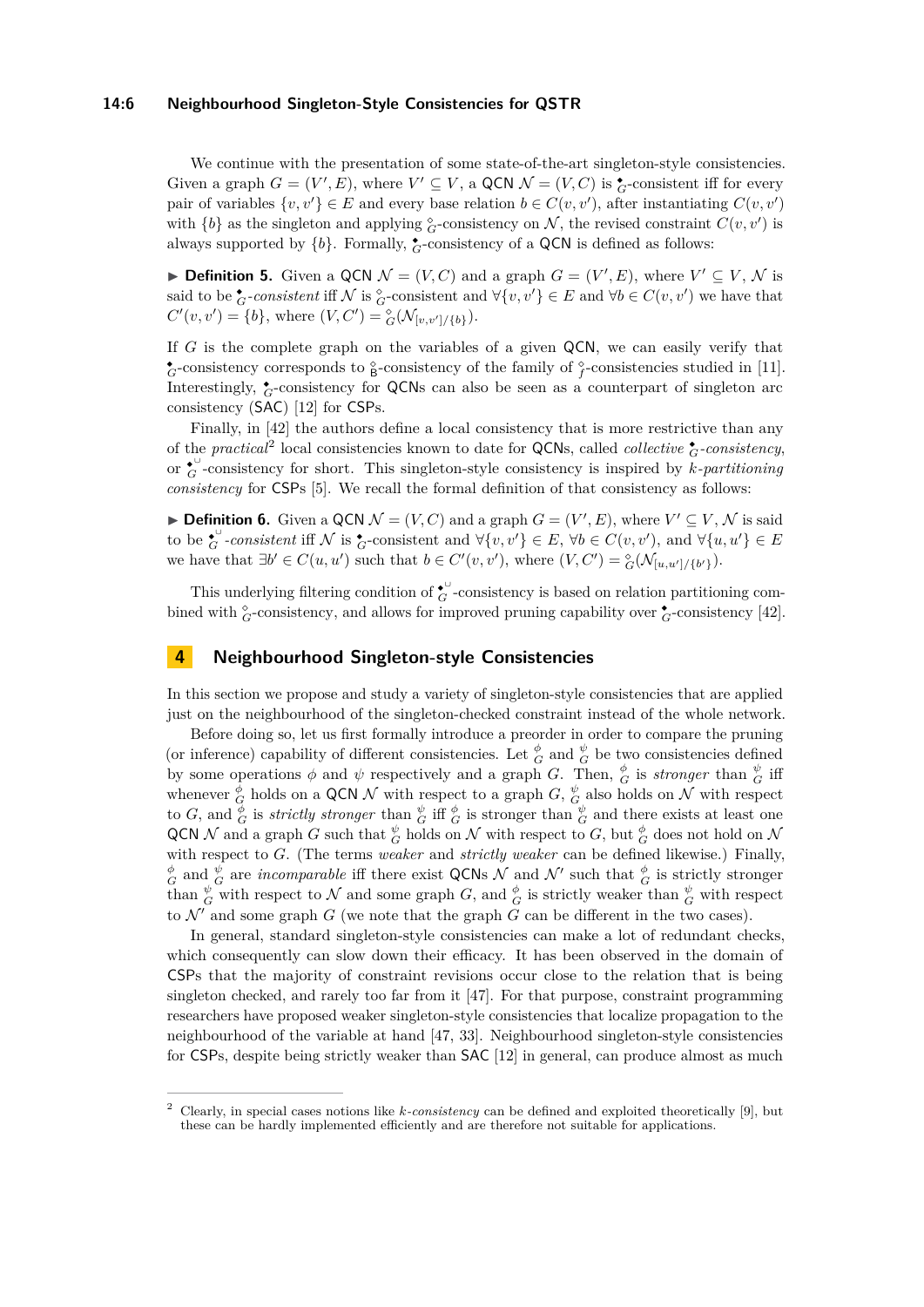<span id="page-6-0"></span>

**Figure 3** Given the QCN  $\mathcal{N} = (V, C)$  above and the graph G that results by removing the edge  $\{x_1, x_5\}$  from the complete graph on *V*, we have that  $\mathcal N$  is neighbourhood  $\mathcal C$ -consistent (and neighbourhood  $\zeta$ -consistent), but not  $\zeta$ -consistent (or  $\zeta$ <sup>-</sup>consistent).

filtering as SAC with substantially less cost on many problems [\[33\]](#page-16-14). In what follows, we define two neighbourhood singleton-style consistencies for QCN*s*, and then we proceed to present algorithms and parsimonious variants thereof for applying these consistencies efficiently.

In order to define the new consistencies, we first need to define what exactly is meant by "neighbourhood of a relation" in the context of QCNs. Informally, given a QCN  $\mathcal N$  and a graph  $G$ , the neighbourhood of a relation in  $\mathcal N$  comprises all the triangles that involve the corresponding edge in *G*, and all the edges among the vertices of those triangles as well. Noting that in a given graph  $G = (V, E)$ , for each  $u \in V$  the set of adjacent vertices of *u*, denoted by  $\text{adj}(u)$ , is the set  $\{w \mid \{u, w\} \in E\}$ , we can formally define the neighbourhood of a relation of a QCN as follows:

▶ **Definition 7.** Given a QCN  $\mathcal{N} = (V, C)$ , a graph  $G = (V', E)$ , where  $V' \subseteq V$ , and two variables  $v, v' \in V$  such that  $\{v, v'\} \in E$ , the *neighbourhood of*  $C(v, v')$ , denoted by  $G_{N(vv')}$ , is the induced subgraph  $G[S]$ , where  $S = (adj(v) \cap adj(v')) \cup \{v, v'\}.$ 

As an example, consider the QCN and its accompanying graph shown in Figure [3.](#page-6-0) The neighbourhood of  $C(x_1, x_3)$  is the induced subgraph of the set of vertices  $\{x_1, x_2, x_3, x_4\}$ .

With the aforementioned definition in mind, we can define the notion of *neighbourhood* ◆ *<sup>G</sup>-consistency* as follows:

<span id="page-6-1"></span>▶ **Definition 8.** Given a QCN  $\mathcal{N} = (V, C)$  and a graph  $G = (V', E)$ , where  $V' \subseteq V, \mathcal{N}$  is said to be *neighbourhood*  $\mathbf{\hat{G}}$ -consistent, or  $\mathsf{N}_{G}^{\bullet}$ -consistent for short, iff  $\mathcal{N}$  is  ${}_{G}^{\circ}$ -consistent and  $\forall \{v, v'\} \in E$  and  $\forall b \in C(v, v')$  we have that  $C'(v, v') = \{b\}$ , where  $(V, C')$  ${}^{\diamond}_{G_{N(vv')}}(\mathcal{N}_{[v,v']/\{b\}}).$ 

Similarly, we can define the notion of *neighbourhood*  $\mathbf{c}^{\cup}$  *-consistency* as follows:

<span id="page-6-2"></span>▶ **Definition 9.** Given a QCN  $\mathcal{N} = (V, C)$  and a graph  $G = (V', E)$ , where  $V' \subseteq V, \mathcal{N}$  is said to be *neighbourhood*  $\mathbf{c}_{G}^{\mathbf{U}}$ -consistent, or  $\mathsf{N}_{G}^{\mathbf{U}}$ -consistent for short, iff  $\mathcal{N}$  is  $\mathsf{N}_{G}^{\bullet}$ -consistent and  $\forall \{v, v'\} \in E, \forall b \in C(v, v'), \text{ and } \forall \{u, u'\} \in E \text{ we have that } \exists b' \in C(u, u') \text{ such that }$  $b \in C'(v, v'), \text{ where } (V, C') = \frac{\delta}{G_{N(vv')}}(\mathcal{N}_{[u, u']/{\{b'\}}}).$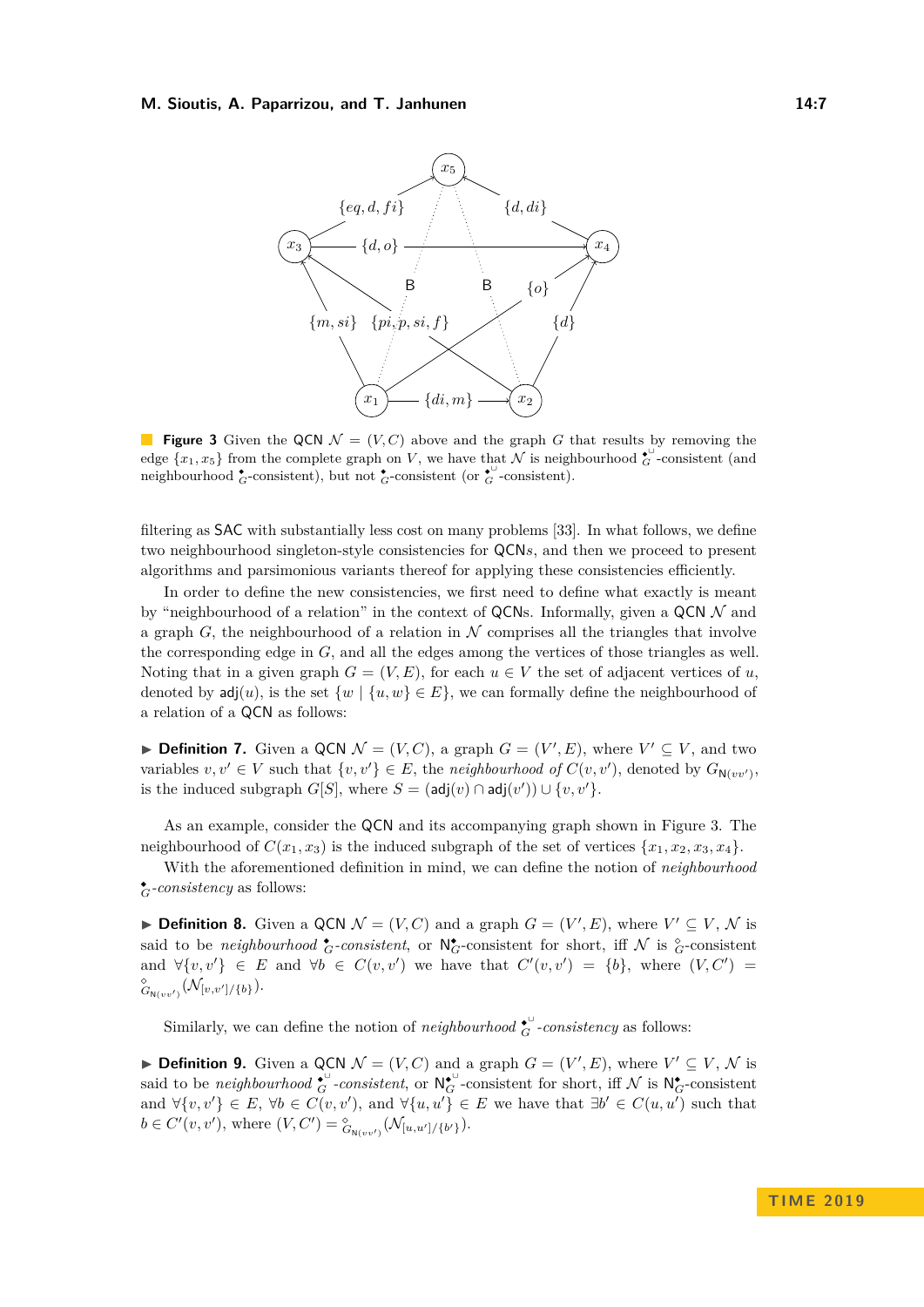#### **14:8 Neighbourhood Singleton-Style Consistencies for QSTR**

The reader can note that Definitions [8](#page-6-1) and [9](#page-6-2) mirror Definitions [5](#page-5-2) and [6](#page-5-3) respectively, the difference being that the closure under  $^{\circ}_{G}$ -consistency is restricted to the neighbourhood of the constraint at hand.

We recall the following result from [\[42\]](#page-16-13) in our effort here to build a strength-based hierarchy among all discussed consistencies:

<span id="page-7-2"></span>**Proposition 1** ([\[42\]](#page-16-13)). We have that  $\mathbf{c}^{\bullet}$  *consistency is strictly stronger than*  $\mathbf{c}$ *<sub><i>G*</sub>-consistency.

In the sequel, Figure [3](#page-6-0) will be crucial in proving the results that follow.

<span id="page-7-0"></span>**Proposition 2.** We have that  $\mathbf{t}_G^{\cup}$ -consistency is strictly stronger than  $\mathbf{N}_G^{\bullet}$ -consistency.

**Proof.** Consider the QCN along with its accompanying graph depicted in Figure [3.](#page-6-0) As noted in its caption the QCN is  $N_G^{\bullet}$ -consistent and  $N_G^{\bullet}$ -consistent, but not  $^{\bullet}$ -consistent or  $\zeta$ <sup>0</sup>-consistent. Specifically, in order for the QCN to become  $\zeta$ -consistent and  $\zeta$ <sup>0</sup>-consistent, the base relation *mi* needs to be removed from  $C(x_2, x_5)$ . In addition, by the definitions of  $\mathcal{L}_G^{\mathcal{L}}$ -consistency and  $\mathsf{N}_{G}^{\bullet\mathcal{L}}$ -consistency, we have that every  $\mathcal{L}_G^{\bullet\mathcal{L}}$ -consistent QCN is  $\mathsf{N}_{G}^{\bullet\mathcal{L}}$ -consistent. Specifically, given a QCN N and two graphs G and G' such that  $G \subseteq G'$ , it holds that if N is  ${}^{\diamond}_{G}$ -consistent then  $\mathcal N$  is  ${}^{\diamond}_{G'}$ -consistent.

Following the same line of reasoning as that of the proof of Proposition [2,](#page-7-0) we assert the next result:

<span id="page-7-3"></span>**• Proposition 3.** We have that  $\mathbf{t}_G$ -consistency is strictly stronger than  $\mathbf{N}_G^*$ -consistency.

We proceed with presenting the next result:

<span id="page-7-1"></span>**► Proposition 4.** We have that  $N_G^{\bullet}$ -consistency is strictly stronger than  $N_G^{\bullet}$ -consistency.

**Proof.** Consider the QCN along with its accompanying graph depicted in Figure 3 in [\[42\]](#page-16-13). It is the case that the QCN is  $N_G^{\bullet}$ -consistent, but not  $N_G^{\bullet}$ -consistent. Additionally, by definition of  $N_G^{\bullet}$ -consistency, we have that every  $N_G^{\bullet}$ -consistent QCN is  $N_G^{\bullet}$ -consistent.

We continue with another result as follows:

**• Proposition 5.** We have that  $N_G^{\bullet \cup}$  *consistency is incomparable to*  $\stackrel{\bullet}{G}$ *-consistency.* 

**Proof.** Consider again the QCN along with its accompanying graph depicted in Figure 3 in [\[42\]](#page-16-13). It is the case that the QCN is  $\overset{\bullet}{G}$ -consistent, but not  $\mathsf{N}_{G}^{\bullet\cup}$ -consistent. On the other hand, as noted also in the proof of Proposition [2,](#page-7-0) the QCN of Figure [3](#page-6-0) here is  $N_G^{\bullet \cup}$ -consistent, but not  $\bullet$ <sub>*G*</sub>-consistent, with respect to its accompanying graph.

From Propositions [2](#page-7-0) and [4](#page-7-1) (or [1](#page-7-2) and [3\)](#page-7-3) we obtain the following result:

► Corollary 1. We have that  $\mathbf{t}_G^{\cup}$ -consistency is strictly stronger than  $\mathsf{N}_G^*$ -consistency.

Finally, to complete our strentgh-based hierarchy we close off with some results that involve the non-singleton-style consistencies  $^{\circ}_{G}$ -consistency and  $^{\overleftarrow{\circ}}_{G}$ -consistency.

<span id="page-7-4"></span>**• Proposition 6.** We have that  $N_G^{\bullet}$ -consistency is strictly stronger than  $^{\circ}_G$ -consistency.

**Proof.** Consider the QCN depicted in Figure 14 in [\[36\]](#page-16-15), which was used to prove that  $\circ$ consistency cannot decide the minimality of a QCN in general. It is the case that the QCN is  $^{\circ}_{G}$ -consistent, but not  $N^{\bullet}_{G}$ -consistent, with respect to the complete graph on the set of variables of that QCN. Notably, applying  $\mathsf{N}^\bullet_G$ -consistency on that QCN makes it minimal. Additionally, by definition of  $\mathsf{N}^{\bullet}_{G}$ -consistency, we have that every  $\mathsf{N}^{\bullet}_{G}$ -consistent QCN is  $_{G}^{\diamond}$ -consistent.  $G$ -consistent.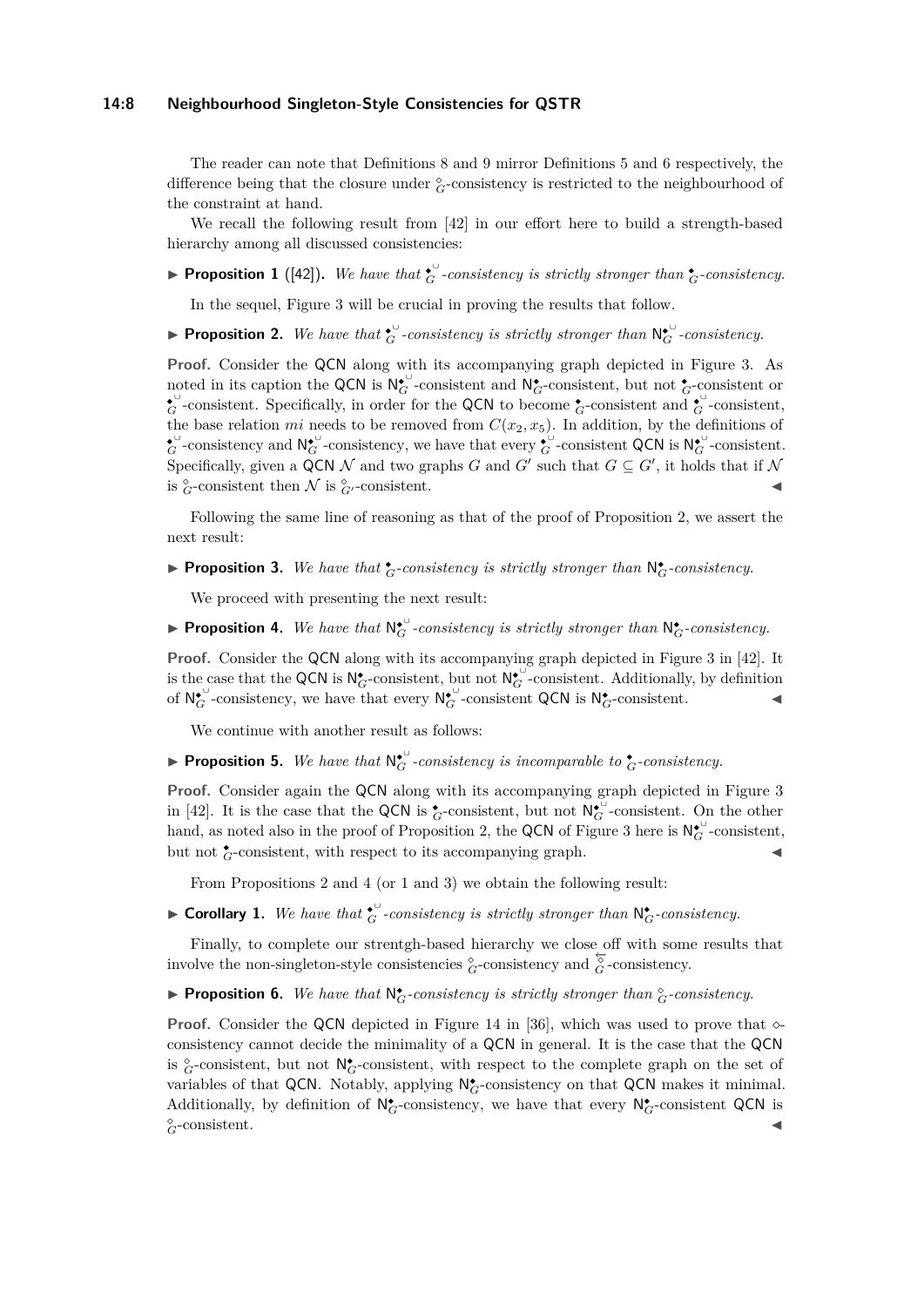

<span id="page-8-2"></span>**Figure 4** A strength-based hierarchy of consistencies for QCNs; an arrow denotes the (transitive) *strictly stronger* relationship and a dotted line the (symmetric) *incomparable* relationship.

```
Algorithm 1 PSWC_N^{\cup}(\mathcal{N}, G).
```

```
in : A QCN \mathcal{N} = (V, C), and a graph G = (V' \subseteq V, E).
     out : A sub-QCN of N.
 1 begin
  \begin{aligned} \mathbf{2} \quad & \big\vert \quad \mathcal{N} \leftarrow \overset{\diamond}{_{G}}(\mathcal{N}); \end{aligned}\bullet Q ← list(E);
 4 \boldsymbol{\mathsf{while}}\ Q\neq\emptyset\ \mathbf{do}5 \{v, v'\} \leftarrow Q.pop();\begin{array}{|c|c|c|c|}\hline \mathbf{6} & & (V,C') \leftarrow \bot^V \ \hline \end{array};
  \mathbf{r} for each b \in C(v, v') do
  8 | | (V, C') ← (V, C') ∪ ^{\circ}_{G_{\mathbf{N}(vv')}}(\mathcal{N}_{[v, v']/\{b\}});\mathbf{9} \vert if (V, C') \subset \mathcal{N} then
10 flag ← False;
11 foreach \{u, u'\} \in E do
\textbf{12} if C'(u, u') \subset C(u, u') then
 13 \vert \cdot \vert \cdot \vert \cdot \vert \cdot C(u, u') \leftarrow C'(u, u');14 \mid \cdot \mid \cdot \mid \cdot \mid C(u',u) \leftarrow C'(u',u);15 fixall f flag \leftarrow True;16 \left| \begin{array}{c} \end{array} \right| if flag then Q \leftarrow list(E);17 return N;
```
From Propositions [1,](#page-7-2) [2,](#page-7-0) [3,](#page-7-3) [4,](#page-7-1) and [6](#page-7-4) we obtain the following result:

<span id="page-8-0"></span>► **Corollary 2.** We have that each of the consistencies of  $\mathbf{e}^{\cup}$  *consistency*,  $\mathbf{N}_{G}^{\bullet}$  *-consistency*,  $\bullet$ *G*-consistency, and  $\mathcal{N}_{G}^{\bullet}$ -consistency is strictly stronger than  ${}^{\diamond}_{G}$ -consistency.

From [\[40\]](#page-16-12) we have the following result:

<span id="page-8-1"></span>**► Proposition 7** ([\[40\]](#page-16-12)). We have that  $^{\circ}_{G}$ -consistency is strictly stronger than  $^{\circ}_{G}$ -consistency.

From Corollary [2](#page-8-0) and Proposition [7](#page-8-1) we obtain the following last result:

► **Corollary 3.** We have that each of the consistencies of  $\mathbf{G}^{\cup}$  *consistency*,  $\mathbb{N}_{G}^{\mathbf{C}}$  *-consistency*, ◆ *<sup>G</sup>-consistency,* N ◆ *<sup>G</sup>-consistency, and <sup>G</sup>-consistency is strictly stronger than* ←− *<sup>G</sup> -consistency.*

A visual representation of the established strength-based hierarchy of consistencies is shown in Figure [4.](#page-8-2)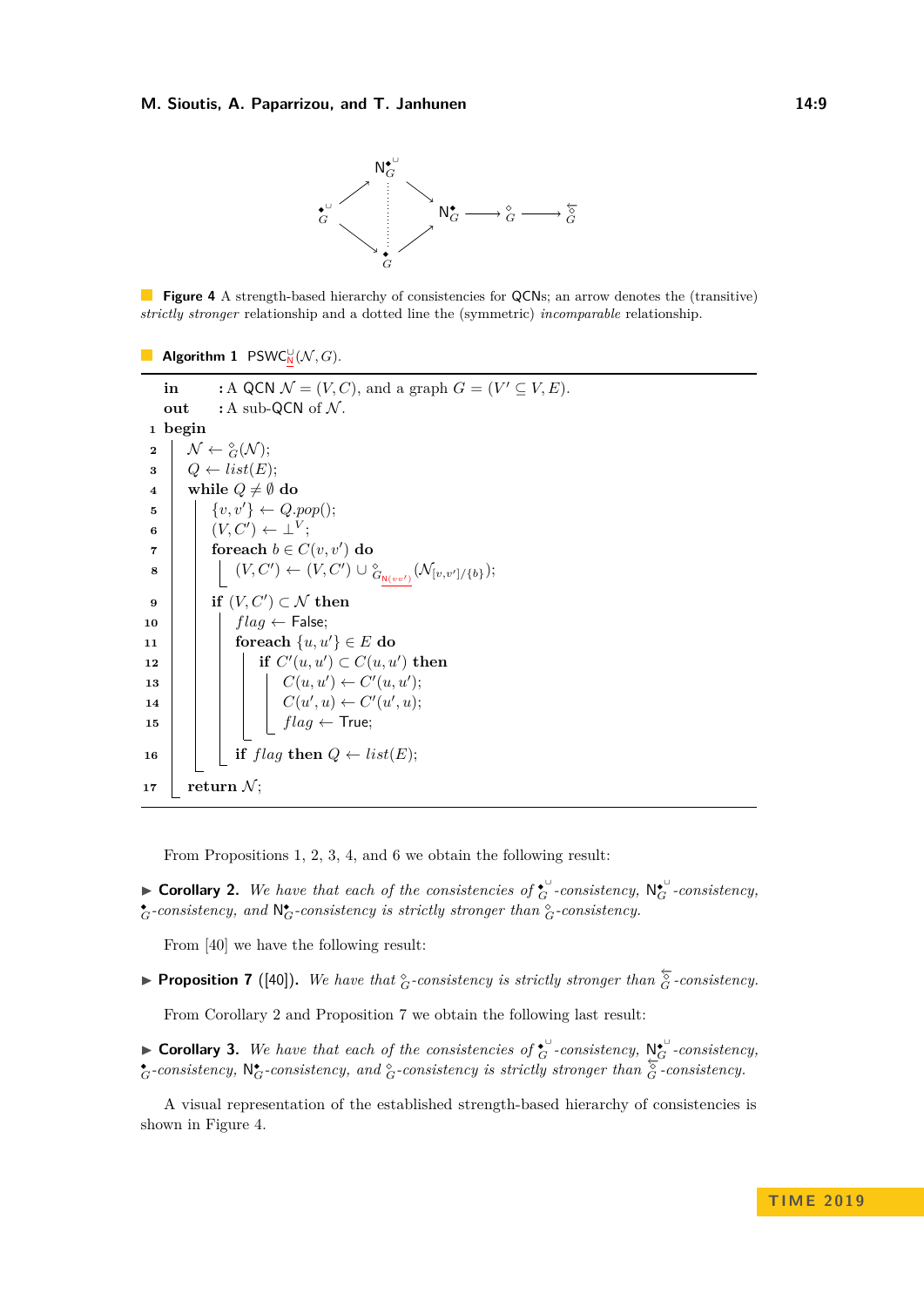## **14:10 Neighbourhood Singleton-Style Consistencies for QSTR**

<span id="page-9-0"></span>**Algorithm 2** PSWC<sub>N</sub> $(N, G)$ . **in** : A QCN  $\mathcal{N} = (V, C)$ , and a graph  $G = (V' \subseteq V, E)$ . **out** : A sub-QCN of  $N$ . **1 begin**  $\begin{aligned} \mathbf{2} \quad &\Big\vert \quad \mathcal{N} \leftarrow \overset{\diamond}{_{G}}(\mathcal{N}); \end{aligned}$  $\bullet$  **3**  $\downarrow$  **Q**  $\leftarrow$  *list***(***E***); 4 while**  $Q \neq \emptyset$  do **5**  $\{v, v'\} \leftarrow Q.pop();$  $\begin{array}{ccc} \mathbf{6} & | & | & (V, C') \leftarrow \perp^V; \end{array}$  $\mathbf{z} \quad | \quad \mathbf{z} \quad | \quad \mathbf{z} \quad \mathbf{z} \in C(v, v') \textbf{d}\mathbf{z}$ **8**  $|$   $|$   $(V, C')$  ←  $(V, C')$  ∪  $^{\circ}_{G_{\mathsf{N}(vv')}}(\mathcal{N}_{[v, v']/{b}});$  $\mathbf{9}$  | **if**  $C'(v, v') \subset C(v, v')$  then  $10$   $\vert \cdot \vert \cdot C(v, v') \leftarrow C'(v, v');$  $11 \mid C(v', v) \leftarrow C'(v', v);$  $\boxed{\mathbf{12}}$   $\boxed{\phantom{0}}$   $\boxed{\phantom{0}}$   $\boxed{\phantom{0}}$   $\phantom{0}\phantom{0}$   $\phantom{0}\phantom{0}$   $\phantom{0}\phantom{0}$   $\phantom{0}\phantom{0}$   $\phantom{0}\phantom{0}$   $\phantom{0}\phantom{0}$   $\phantom{0}\phantom{0}$  $\mathbf{13}$  **return** N;

**Algorithm 3**  $\ell$ PSWC $_{\mathsf{N}}^{\cup}(\mathcal{N}, G)$ .

```
in : A QCN \mathcal{N} = (V, C), and a graph G = (V' \subseteq V, E).
    out : A sub-QCN of N.
 1 begin
  \begin{aligned} \mathbf{2} \quad &\Big\vert \quad \mathcal{N} \leftarrow \overset{\diamond}{_{G}}(\mathcal{N}); \end{aligned}\mathbf{3} \mid Q \leftarrow list(S \subseteq E);4 while Q \neq \emptyset do
 5 \left\{ v, v' \right\} \leftarrow Q.pop();\bullet (V, C') \leftarrow \bot^V;\mathbf{r} for each b \in C(v, v') do
  8 \vert \vert \vert (V, C') ← (V, C') ∪ ^{\diamond}_{G_{\mathsf{N}(vv')}}(\mathcal{N}_{[v, v']/{b}});\mathbf{9} | C(v, v') \leftarrow C'(v, v');\mathbf{10} if (V, C') \subset \mathcal{N} then
11 foreach \{u, u'\} \in E \setminus \{v, v'\} do
 \textbf{12} if C'(u, u') \subset C(u, u') then
 13 \vert \vert \vert \vert \vert \vert C(u, u') \leftarrow C'(u, u');14 \mid \cdot \mid \cdot \mid \cdot \mid C(u',u) \leftarrow C'(u',u);15 Q.push({u, u0});
16 return \mathcal{N};
```
## **Algorithms and Complexities**

For the sake of completeness, we present here algorithms  $\mathsf{PSWC}_N^\cup$  and  $\mathsf{PSWC}_N$ , shown in Algorithms [1](#page-8-3) and [2](#page-9-0) respectively, which given a QCN  $\mathcal N$  and a graph  $G$  as input apply  $N_G^{\bullet}$ -consistency and  $N_G^{\bullet}$ -consistency on  $\mathcal N$  respectively. By dropping the red underlined parts in the aforementioned algorithms, the reader can verify that they fall back to algorithms PSWC<sup>∪</sup> and PSWC respectively, which were introduced in [\[42\]](#page-16-13).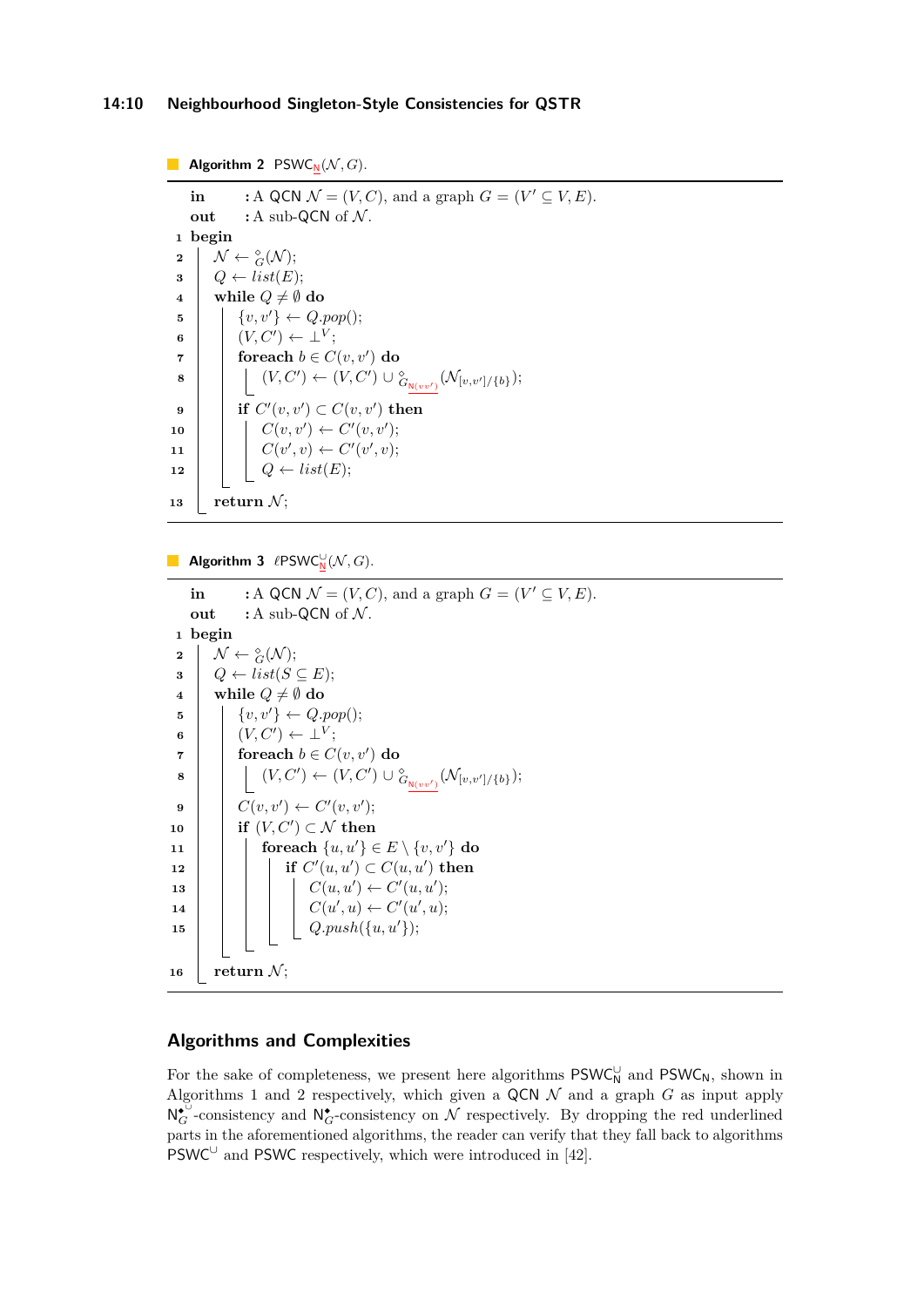Given a QCN  $\mathcal{N} = (V, C)$  and a graph  $G = (V', E)$ , where  $V' \subseteq V$ , the worst-case time complexity for both  $PSWC_N$  and  $PSWC_N$  is  $O(\alpha |B|^2 |E|^2)$ , where  $\alpha$  is the worst-case time complexity for computing  ${}_{G'}^{\diamond}(\mathcal{N})$  with respect to the largest graph  $G' \subseteq G$  that is used in Line 8 of the algorithms (as each constraint defines its own neighbourhood  $G'$ ). For any given QCN  $\mathcal{N} = (V, C)$  and a graph  $G = (V', E)$ , where  $V' \subseteq V$ , we note that  $\alpha$  is  $O(\Delta |B||E|)$ , where  $\Delta$  is the maximum vertex degree of *G* [\[10\]](#page-15-10).

Finally, given a QCN  $\mathcal N$  and a graph  $G$ , a parsimonious variant for approximating  $N_G^{\bullet \cup}$ -consistency in N is algorithm  $\ell$ PSWC<sub>N</sub>, shown in Algorithm [3.](#page-9-1) Again, by dropping the red underlined parts in the aforementioned algorithm, the reader can verify that it falls back to a slight generalization of algorithm  $\ell$ PSWC<sup>∪</sup>, which was introduced in [\[41\]](#page-16-16). Specifically, contrary to the algorithm as it appears in [\[41\]](#page-16-16), in Line 3 of Algorithm [3](#page-9-1) we allow any subset *S* of the set of edges of the input graph to be used; this subset serves as the seed of constraints from which the singleton checks will start propagating themselves. Algorithm  $\ell\mathsf{PSWC}_\mathsf{N}^\cup$  is lazy in the sense that it relies upon previously revised constraints to allow itself to continue propagation. Therefore, depending on the subset *S* to be used, and the order in which the constraints are processed, the algorithm may produce different outputs for the same input  $(see [41]).$  $(see [41]).$  $(see [41]).$ 

The worst-case time complexity of  $\ell$ PSWC<sub>N</sub><sup>U</sup> is the same as that of PSWC<sub>N</sub><sup>U</sup> (and PSWC<sub>N</sub>), although we will see later on in Section [5](#page-10-0) that it is much faster in practice.

## <span id="page-10-0"></span>**5 Experimental Evaluation**

In this section we investigate the utility of the proposed neighbourhood singleton-style consistency algorithms, as well as the discussed state-of-the-art local consistency algorithms that appear in the literature, with respect to the fundamental reasoning problems of *satisfiability checking* and *minimal labeling* that are associated with QCNs. Specifically, we explore their efficiency in determining the satisfiability of a given network instance and in discovering the unfeasible base relations of that network instance (in regard to both CPU time and correctness of decision).

#### **Technical specifications**

The evaluation was carried out on a computer with an Intel Core i5-4570 processor, 16 GB of RAM, and the Xenial Xerus x86\_64 OS (Ubuntu Linux). All algorithms were coded in Python and run using the PyPy intepreter under version 5.1.2, which implements Python 2.7.10. Only one CPU core was used.

#### **Dataset**

We used the dataset employed in [\[43\]](#page-16-17). That dataset comprises 1 000 random and structured QCNs of IA that were created using models  $A(n, l, d)$  [\[32\]](#page-16-18) and  $BA(n, m)$  [\[38\]](#page-16-19) respectively. Pertaining to  $A(n, l, d)$ , there are 100 QCNs of  $A$  of  $n = 70$  variables and with  $l = 6.5$  base relations per non-universal constraint on average, for all values of the average constraint graph degree d from 7 to 12 with a step of 1. Pertaining to BA(n*,* m), there are 100 QCNs of IA of n = 150 variables for all values of the constraint graph *preferential attachment* m [\[4\]](#page-15-18) from 2 to 5 with a step of 1. Finally, regarding the graphs that were given as input to our algorithms, the *maximum cardinality search* algorithm [\[45\]](#page-16-20) was used to obtain triangulations of the constraint graphs of our QCNs. The choice of such chordal graphs was not only reasonable but also crucial given their important theoretical and practical implications in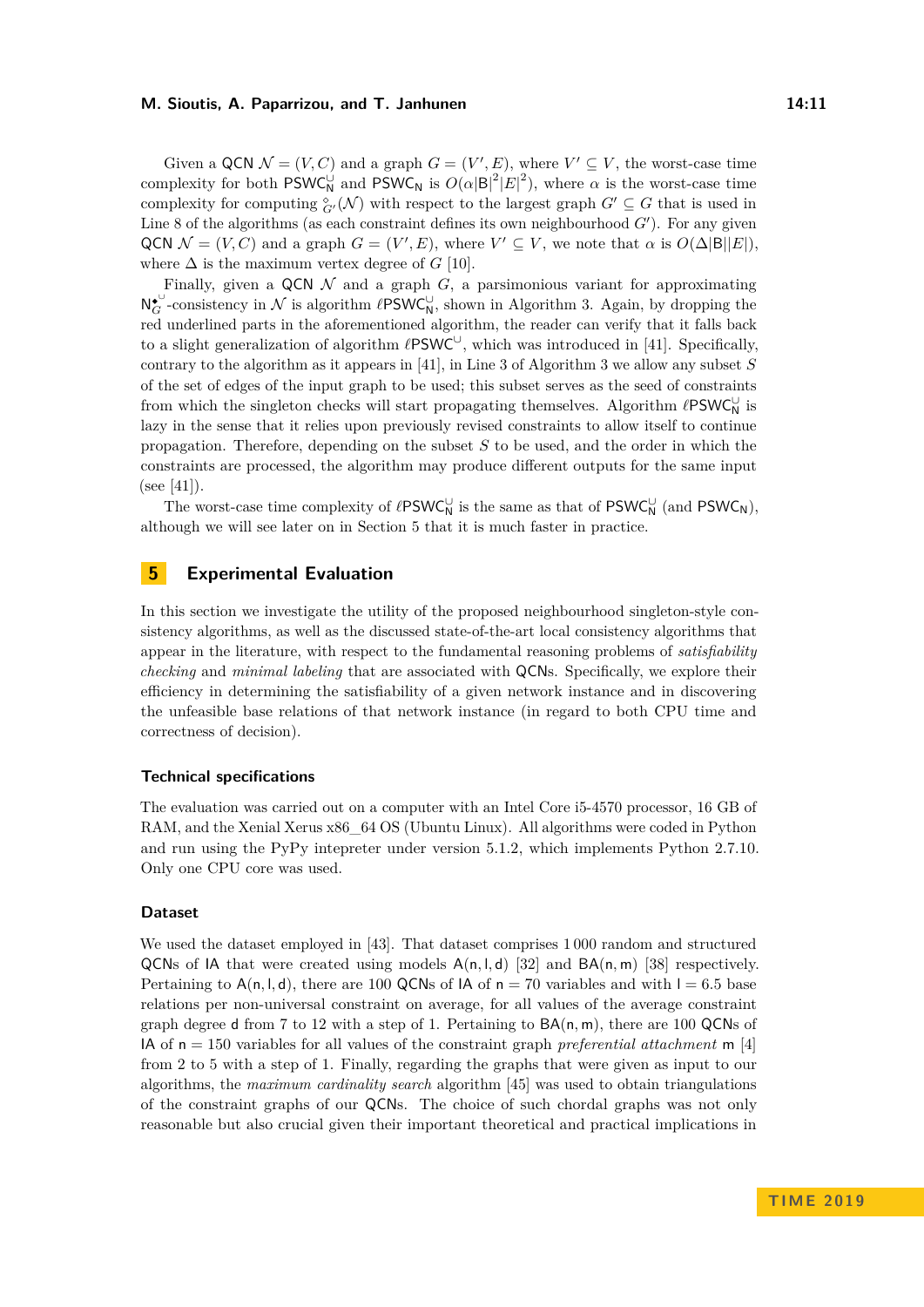#### **14:12 Neighbourhood Singleton-Style Consistencies for QSTR**

qualitative constraint-based spatial and temporal reasoning, as reviewed in [\[44\]](#page-16-21); the use of those graphs itself was inspired by [\[23,](#page-15-19) [22,](#page-15-20) [27\]](#page-16-22) among other works, where preliminary results pertainining to tree decompositions were established.

#### **Tools**

In addition to our implementations of the algorithms that were presented in Section [4,](#page-5-0) we utilized the following four software tools:[3](#page-11-0)

- $\blacksquare$  Solver, the state-of-the-art reasoner for checking the satisfiability of QCNs of Interval Algebra and RCC8 that was introduced in [\[38\]](#page-16-19) (and in particular the reasoner called Phalanx $\bigtriangledown$  in that work);
- $\blacksquare$  Minimizer, our own implementation of the approach for solving the minimal labeling problem of QCNs of Interval Algebra and RCC8 that was first presented in  $[2];^4$  $[2];^4$  $[2];^4$
- PWC, the state-of-the-art algorithm for applying  $^{\circ}_{G}$ -consistency on QCNs of Interval Algebra and RCC8 that was used in [\[38\]](#page-16-19) (which is a module of the Phalanx $\bigtriangledown$  reasoner mentioned earlier);
- DPWC, the state-of-the-art algorithm for applying  $\overleftarrow{G}$ -consistency on QCNs of Interval Algebra and RCC8 that was introduced in [\[40\]](#page-16-12) (and in particular the reasoner called Pyrrhus in that work).

#### **Results**

The results of our experimental evaluation are detailed in Tables [1](#page-12-0) and [2,](#page-13-0) where a fraction  $\frac{x}{y}$ for Solver denotes that it required *x* seconds of CPU time on average per dataset of network instances during its operation and detected *y* such instances as being unsatisfiable in total, a fraction  $\frac{x}{z}$  for Minimizer denotes that it determined  $z$ % of base relations to be unfeasible in total, and a fraction  $\frac{x}{y|z}$  for the rest of the algorithms denotes all the previous information combined together (from the viewpoint of the respective algorithm).

The first thing to note is that Solver has no competition whatsoever in terms of deciding the satisfiability of a network instance. This was expected, as this type of reasoner is tailored to avoid "bad" branches in the search tree and to reach a leaf (i.e., a solution) in the most efficient way possible. On the other hand, when the entire search tree needs to be taken into account, as is the case with Minimizer, the computational task is much more time-consuming; therefore, Minimizer has by far the worst performance among its competition.

Regarding the singleton-style consistency algorithms, we can note that they of course have an overhead compared to Solver, but they are much faster in general than Minimizer and they can, in many cases, simulate its pruning capability in an almost exact manner. It is worth mentioning that the neighbourhood-focused singleton-style algorithms  $\mathsf{PSWC}_\mathsf{N}^\cup$  and  $\mathsf{PSWC}_\mathsf{N}$ are around 30% faster in the phase transition region than the standard algorithms PSWC<sup>∪</sup> and PSWC respectively, whilst retaining much of the good performance characteristics (viz., unfeasible base relations elimination and satisfiability decision) of the latter. The

<span id="page-11-0"></span><sup>3</sup> These software tools are available at <https://msioutis.gitlab.io/software>.

<span id="page-11-1"></span><sup>4</sup> In particular, we ported the code to Python and included all recent advances that are associated with the components that comprise that approach, such as improvements in its underlying satisfiability checking module. It must also be noted that the strongest of the local consistencies discussed here, viz., ◆ ∪ *<sup>G</sup>* -consistency, was used as a preprocessing step to enhance the performance of Minimizer.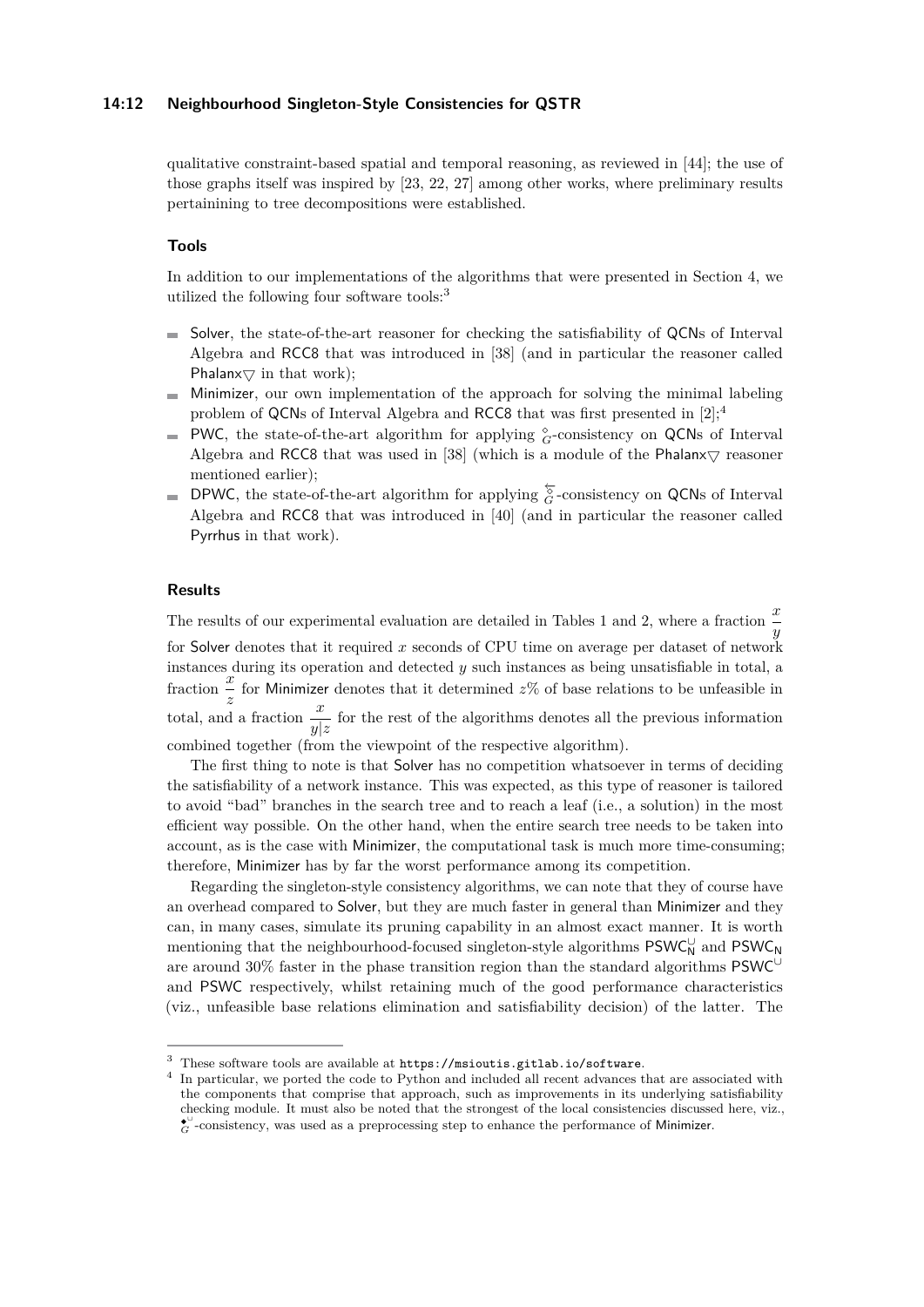| י                                 |
|-----------------------------------|
| j                                 |
| Î                                 |
| l                                 |
| $\ldots$ , $\ldots$ , $\ldots$    |
|                                   |
| $\mathbf{z} = 7$                  |
| $\frac{1}{\sqrt{2}}$              |
| ֧֦֧֦֧֦֧֦֧֦֧֦֧֦֧֦֧֦֧֦֧֦֧֦֧֦֧֦֧֦֧֦֝ |
|                                   |
|                                   |
|                                   |
| )                                 |
|                                   |
|                                   |
|                                   |
|                                   |
| į<br>j<br>j                       |
| ・くもく きくらくて くうくう                   |
|                                   |
| .<br>ו                            |
|                                   |
| j                                 |
|                                   |
|                                   |
| I                                 |
|                                   |
|                                   |
|                                   |
| $-2.5$                            |
|                                   |
|                                   |
|                                   |
|                                   |
| able 1 Evalua                     |
|                                   |
|                                   |
| l                                 |

 $\overline{\mathbb{R}}$ 

<span id="page-12-0"></span>

| DPWC                     | $2 2.48\%$<br>0.00s      | 3 3.70%<br>$0.00s$             | 0 0.63%<br>0.00s                 | $1 1.92\%$<br>0.00s        | 5 6.07%<br>0.00s       | $4 5.09\%$<br>0.00s   |
|--------------------------|--------------------------|--------------------------------|----------------------------------|----------------------------|------------------------|-----------------------|
| PWC                      | $\frac{0.00s}{2 3.77\%}$ | $\overline{4 7.23\%}$<br>0.00s | $1 4.82\%$<br>0.01s              | $5 10.02\%$<br>0.01s       | 31 34.93%<br>0.01s     | 44 47.91%<br>$0.01s$  |
| PSWCN                    | $\frac{2.72s}{2 3.84\%}$ | 58.64%<br>9.64s                | $6 11.36\%$<br>20.96s            | 51 56.45%<br>36.58s        | $97 97.06\%$<br>10.83s | 100 100%<br>1.51s     |
| PSWC                     | $\frac{3.00s}{2 3.84\%}$ | $5 8.72\%$<br>11.22s           | $6 12.31\%$<br>28.23s            | 54 64.11%<br>48.04s        | 39 98.97%<br>8.44s     | 100 100%<br>0.70s     |
| <b>PSWCN</b>             | $2 3.84\%$<br>0.40s      | 5 8.66%<br>$1.58s$             | $6 11.44\%$<br>3.41s             | $44 49.93\%$<br>5.46s      | $91 91.40\%$<br>2.57s  | 100 100%<br>0.79s     |
| $\ell\mathsf{PSWC}^\cup$ | 2 3.84%<br>0.44s         | 58.69%<br>1.96s                | $6 12.03\%$<br>4.69s             | 50 57.82%<br>7.71s         | 96 96.13%<br>2.52s     | 100 100%<br>0.58s     |
| PSWCN                    | 2 3.84%<br>2.27s         | $5 8.68\%$<br>7.80s            | $6 11.69\%$<br>17.47s            | $51 57.06\%$<br>31.15s     | $37$  97.06%<br>8.23s  | 100 100%<br>0.96s     |
| PSWCU                    | 2 3.84%<br>2.54s         | 5 8.72%<br>9.92s               | $6 12.31\%$<br>24.80s            | 54 64.13%<br>41.13s        | 99 98.97%<br>6.98s     | 100 100%<br>0.59s     |
| Minimizer                | $\frac{12.29s}{3.84\%}$  | $\frac{27.40s}{8.75\%}$        | $\frac{281.59s}{2}$<br>$13.67\%$ | $\frac{1541.88s}{70.57\%}$ | $\frac{5.99s}{100\%}$  | $\frac{0.96s}{100\%}$ |
| Solver                   | $\frac{0.16s}{2}$        | $\frac{6}{17s}$                | $\frac{0.29s}{6}$                | $\frac{1.77s}{55}$         | $\frac{4.52s}{100}$    | $\frac{0.23s}{100}$   |
| $\overline{\sigma}$      | $\overline{z}$           | $\infty$                       | $\circ$                          | $\overline{10}$            | $\Box$                 | $\overline{12}$       |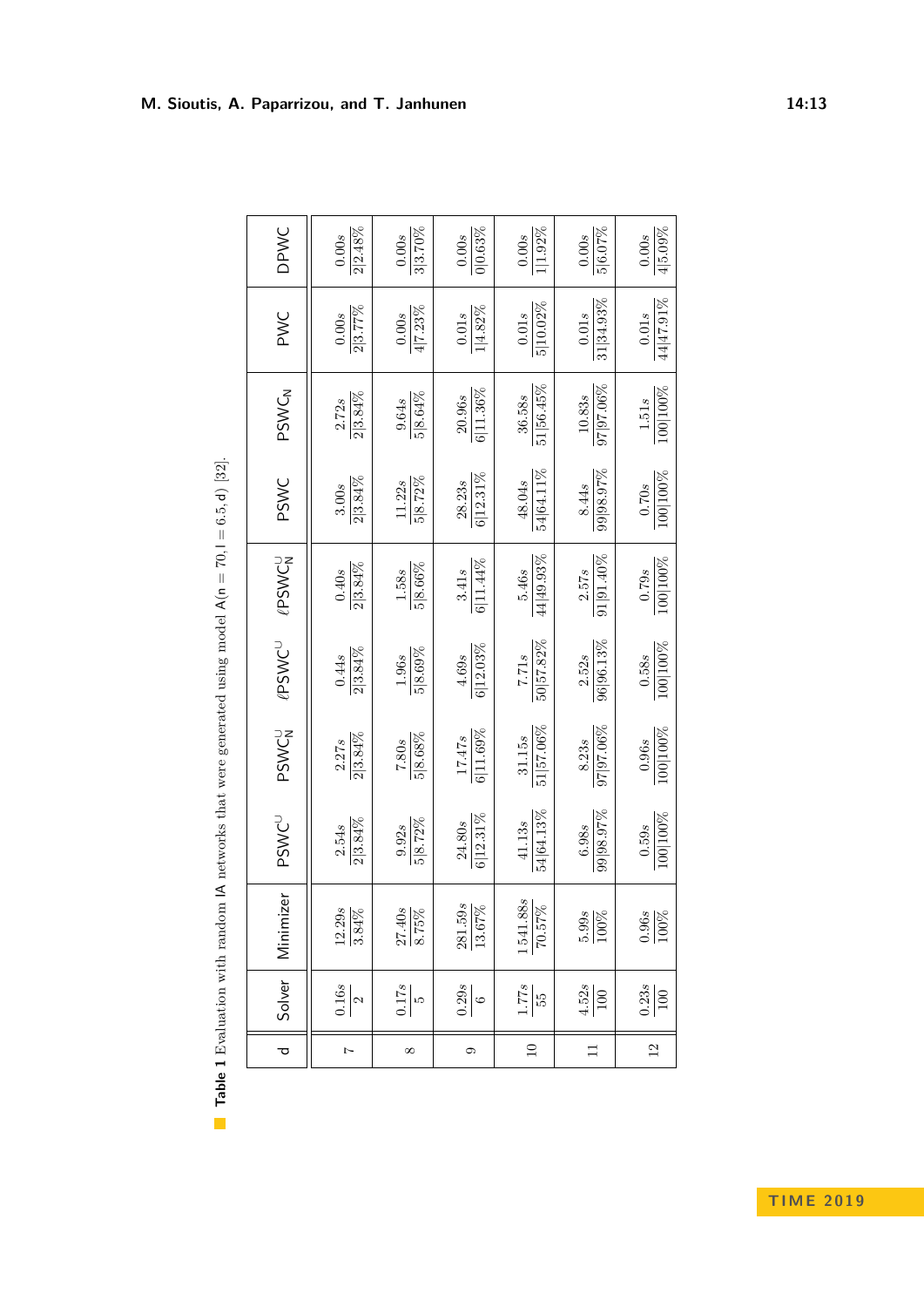<span id="page-13-0"></span>

| DPWC<br>PWC              |
|--------------------------|
| PSWCN                    |
| PSWC                     |
| <b>PSWCN</b>             |
| $\ell$ PSWC <sup>U</sup> |
| PSWCN                    |
| PSWCU                    |
| Solver   Minimizer       |
|                          |
| Ε                        |

**Table 2** Evaluation with structured IA networks that were generated using model  $BA(n = 150, m)$  [38]. **Table 2** Evaluation with structured IA networks that were generated using model BA(n = 150*,* m) [\[38\]](#page-16-19).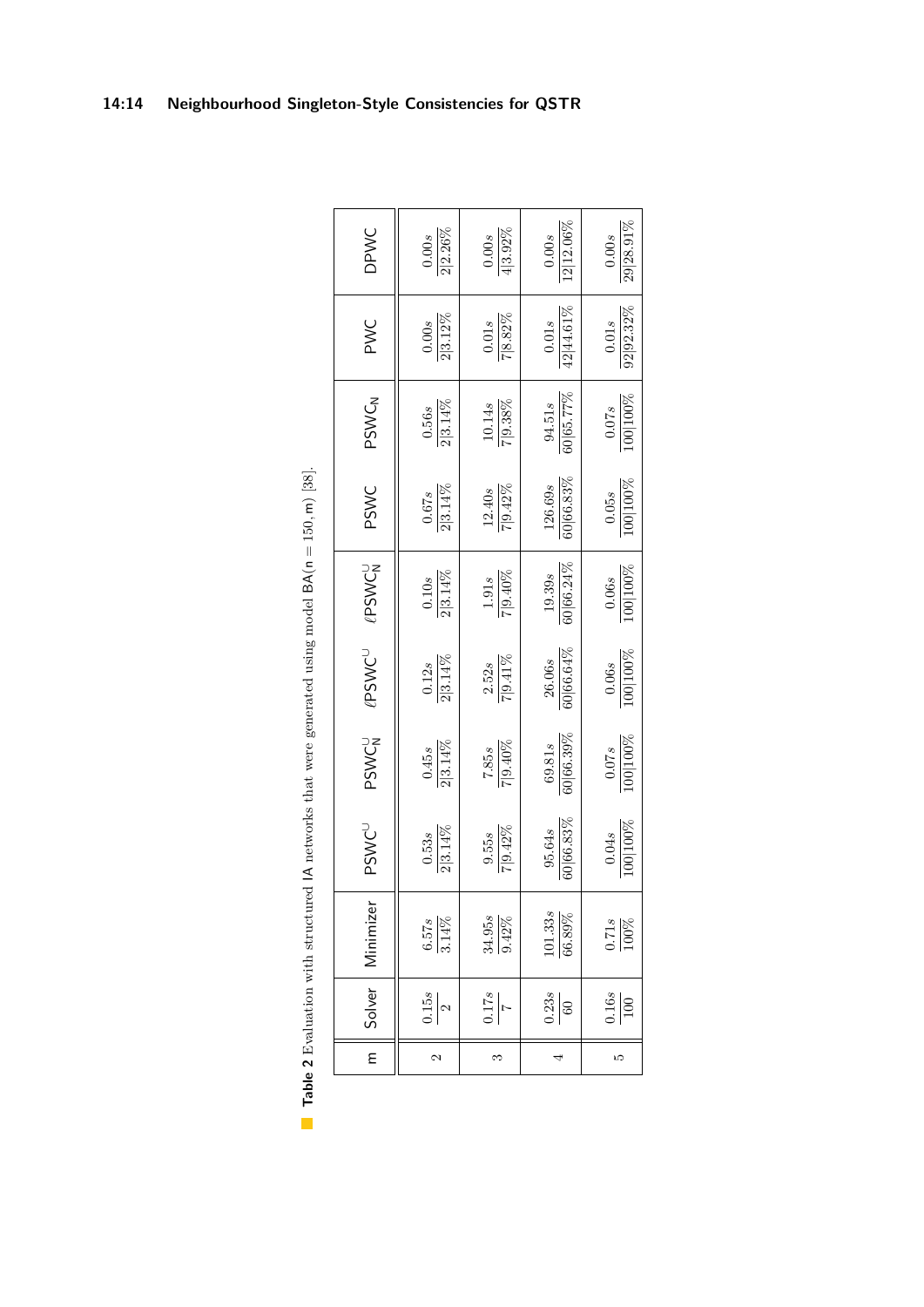parsimonious variants  $\ell$ PSWC<sup>∪</sup> and  $\ell$ PSWC<sub>N</sub><sup>∪</sup> are up to 6 times faster in the phase transition region than  $\mathsf{PSWC}^\cup$  and  $\mathsf{PSWC}_\mathsf{N}^\cup$  respectively, but detect in general slightly fewer unsatisfiable network instances and eliminate slightly fewer unfeasible base relations as well. We should note that for a given  $QCN \mathcal{N} = (V, C)$  and a graph  $G = (V', E)$ , where  $V' \subseteq V$ , the subset *S* that was used in Line 3 of the parsimonious variants (see Algorithm [3\)](#page-9-1) corresponds to the set of edges  $E(\mathsf{G}(\mathcal{C}_G(N))),$  i.e., the set of edges of the constraint graph of  $\mathcal{C}_G(N)$ .

#### **Synopsis**

In conclusion, and with respect to the involved datasets here, we observe that the considered singleton-style consistency algorithms are not good options for just checking the satisfiability of a network instance, as they present an overhead when compared to a state-of-the-art reasoner that is tailored to this specific task. However, we also point out that they are ideal candidates for efficiently approximating and even determining in many cases the minimal labeling of a network instance; this becomes even more prominent if one considers the comparatively bad pruning capability of PWC, and the even worse one of DPWC for that matter. It should be noted that even if the state-of-the-art reasoner Minimizer is provided with a minimal network instance (as it was usually the case in our evaluation due to the preprocessing with  $\mathfrak{c}^{\cup}$ -consistency, see again Footnote [4](#page-11-1) about this), it is an NP-hard problem to decide the satisfiability of that instance, and an NP-hard problem to verify its minimality as a consequence [\[30\]](#page-16-6). We emphasize again the fact that the neighbourhoodfocused singleton-style algorithms  $\mathsf{PSWC}_\mathsf{N}^\cup$  and  $\mathsf{PSWC}_\mathsf{N}$  were found to be around 30% faster in the phase transition region than the standard algorithms  $\mathsf{PSWC}^\cup$  and  $\mathsf{PSWC}$  respectively, for both random and structured QCNs, whilst they were able to retain much of the good performance characteristics in terms of unfeasible base relations elimination and satisfiability decision of the latter. Regarding the parsimonious variants in particular, viz.,  $\ell$ PSWC<sup>∪</sup> and  $\ell$ PSWC<sub>N</sub><sup>∪</sup>, even though they exhibited arguably impressive performance characteristics, a major disadvantage is that they do not yield unique closures for a same QCN (see again the discussion in the previous section), which inhibits their theoretical study.

## <span id="page-14-0"></span>**6 Conclusion and Future Work**

We proposed singleton-style consistencies for **QCNs** that are applied just on the neighbourhood of a singleton-checked constraint instead of the whole network, and attained a strength-based hierarchy among all discussed consistencies here. Further, we proposed algorithms to enforce our consistencies, as well as parsimonious variants thereof, that were shown to be much more efficient in practice than the state-of-the-art algorithms for a dataset comprising random and structured QCNs of Interval Algebra. It should be noted that are approach is generic and applies to other calculi as well, such as the spatial calculus RCC8.

Future work consists in obtaining structure-based tractability results focused on the neighbourhood of constraints, developing faster inference mechanisms that will only partially singleton-check a constraint (i.e., only some of the base relations of a constraint will be used for singleton checks), much like *quick shaving* [\[26\]](#page-16-23), establishing adaptive constraint propagators for QCNs (see [\[3\]](#page-15-21) for instance in the context of CSPs), and looking into prioritizing or even solely focusing on singleton checks for base relations that play a crucial role in the computational properties of a given qualitative constraint language [\[24,](#page-15-22) [8\]](#page-15-23). Therefore, we argue that our approach can drive both theoretical and practical future research and provide a foundation for further work in the study of QCNs, which are pertinent in Symbolic AI [\[16\]](#page-15-0).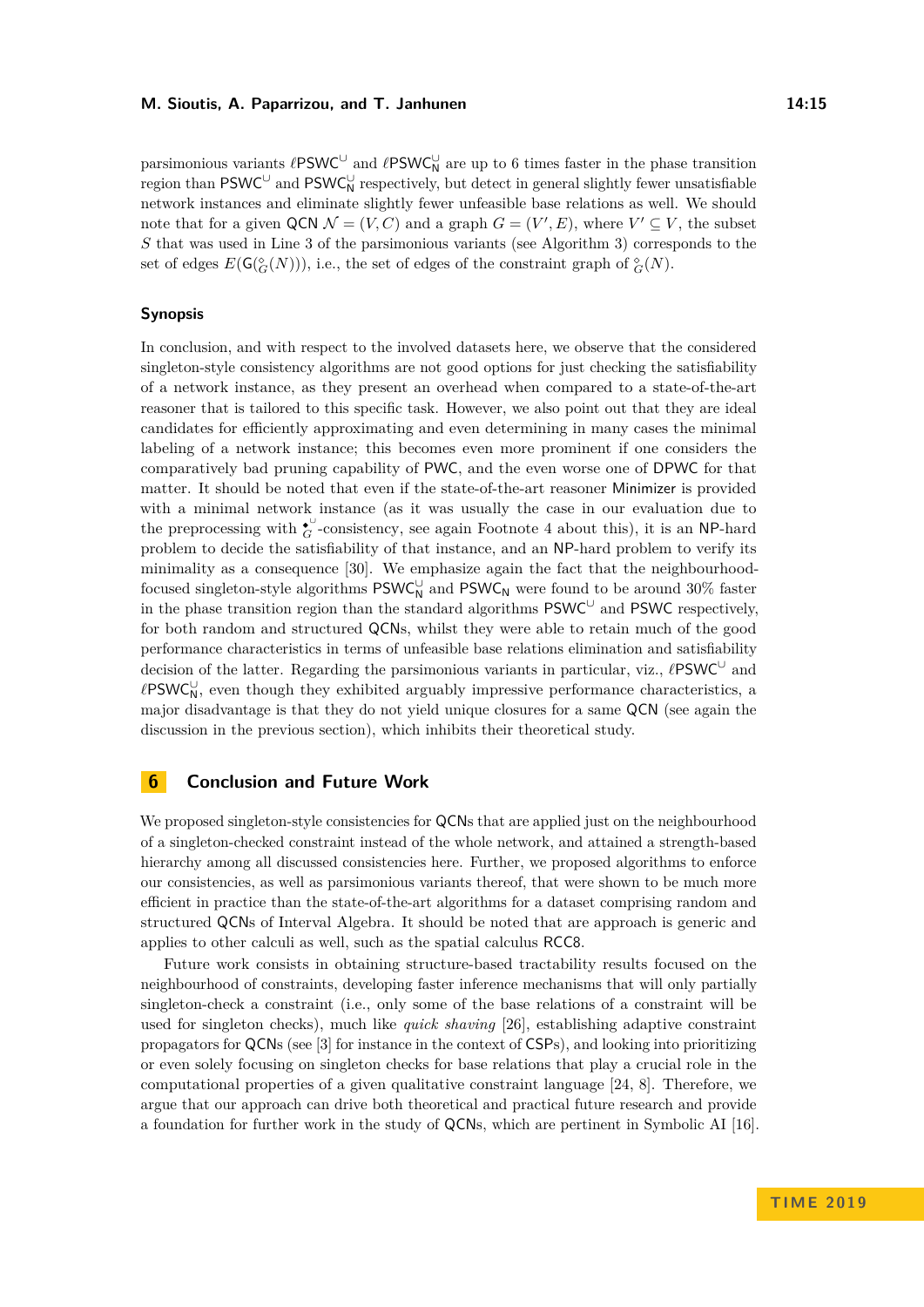#### **References**

- <span id="page-15-11"></span>**1** James F. Allen. Maintaining Knowledge about Temporal Intervals. *Commun. ACM*, 26:832–843, 1983.
- <span id="page-15-9"></span>**2** Nouhad Amaneddine, Jean-François Condotta, and Michael Sioutis. Efficient Approach to Solve the Minimal Labeling Problem of Temporal and Spatial Qualitative Constraints. In *IJCAI*, 2013.
- <span id="page-15-21"></span>**3** Amine Balafrej, Christian Bessiere, El-Houssine Bouyakhf, and Gilles Trombettoni. Adaptive Singleton-Based Consistencies. In *AAAI*, 2014.
- <span id="page-15-18"></span>**4** Albert-László Barabási and Réka Albert. Emergence of Scaling in Random Networks. *Science*, 286:509–512, 1999.
- <span id="page-15-16"></span>**5** Hachemi Bennaceur and Mohamed-Salah Affane. Partition-k-AC: An Efficient Filtering Technique Combining Domain Partition and Arc Consistency. In *CP*, 2001.
- <span id="page-15-4"></span>**6** Mehul Bhatt, Hans Guesgen, Stefan Wölfl, and Shyamanta Hazarika. Qualitative Spatial and Temporal Reasoning: Emerging Applications, Trends, and Directions. *Spatial Cognition & Computation*, 11:1–14, 2011.
- <span id="page-15-1"></span>**7** Mehul Bhatt and Jan Oliver Wallgrün. Geospatial Narratives and Their Spatio-Temporal Dynamics: Commonsense Reasoning for High-Level Analyses in Geographic Information Systems. *ISPRS Int. J. Geo-Information*, 3:166–205, 2014.
- <span id="page-15-23"></span>**8** Manuel Bodirsky, Peter Jonsson, Barnaby Martin, and Antoine Mottet. Classification Transfer for Qualitative Reasoning Problems. In *IJCAI*, 2018.
- <span id="page-15-17"></span>**9** Manuel Bodirsky and Stefan Wölfl. RCC8 is polynomial on networks of bounded treewidth. In *IJCAI*, 2011.
- <span id="page-15-10"></span>**10** Assef Chmeiss and Jean-François Condotta. Consistency of Triangulated Temporal Qualitative Constraint Networks. In *ICTAI*, 2011.
- <span id="page-15-14"></span>11 Jean-François Condotta and Christophe Lecoutre. A Class of  $\frac{\circ}{f}$ -Consistencies for Qualitative Constraint Networks. In *KR*, 2010.
- <span id="page-15-15"></span>**12** Romuald Debruyne and Christian Bessière. Some Practicable Filtering Techniques for the Constraint Satisfaction Problem. In *IJCAI*, 1997.
- <span id="page-15-13"></span>**13** Rina Dechter, Itay Meiri, and Judea Pearl. Temporal Constraint Networks. *Artif. Intell.*, 49:61–95, 1991.
- <span id="page-15-12"></span>**14** Rina Dechter and Judea Pearl. Network-Based Heuristics for Constraint-Satisfaction Problems. *Artif. Intell.*, 34:1–38, 1987.
- <span id="page-15-3"></span>**15** Krishna Sandeep Reddy Dubba, Anthony G. Cohn, David C. Hogg, Mehul Bhatt, and Frank Dylla. Learning Relational Event Models from Video. *J. Artif. Intell. Res.*, 53:41–90, 2015.
- <span id="page-15-0"></span>**16** Frank Dylla, Jae Hee Lee, Till Mossakowski, Thomas Schneider, André van Delden, Jasper van de Ven, and Diedrich Wolter. A Survey of Qualitative Spatial and Temporal Calculi: Algebraic and Computational Properties. *ACM Comput. Surv.*, 50:7:1–7:39, 2017.
- <span id="page-15-5"></span>**17** Frank Dylla, Till Mossakowski, Thomas Schneider, and Diedrich Wolter. Algebraic Properties of Qualitative Spatio-Temporal Calculi. In *COSIT*, 2013.
- <span id="page-15-2"></span>**18** Frank Dylla and Jan Oliver Wallgrün. Qualitative Spatial Reasoning with Conceptual Neighborhoods for Agent Control. *J. Intell. Robotic Syst.*, 48:55–78, 2007.
- <span id="page-15-8"></span>**19** Alfonso Gerevini and Alessandro Saetti. Computing the minimal relations in point-based qualitative temporal reasoning through metagraph closure. *Artif. Intell.*, 175:556–585, 2011.
- <span id="page-15-6"></span>**20** Martin Charles Golumbic and Ron Shamir. Complexity and Algorithms for Reasoning about Time: A Graph-Theoretic Approach. *J. ACM*, 40:1108–1133, 1993.
- <span id="page-15-7"></span>**21** Georg Gottlob. On minimal constraint networks. *Artif. Intell.*, 191-192:42–60, 2012.
- <span id="page-15-20"></span>**22** Jinbo Huang. Compactness and Its Implications for Qualitative Spatial and Temporal Reasoning. In *KR*, 2012.
- <span id="page-15-19"></span>**23** Jinbo Huang, Jason Jingshi Li, and Jochen Renz. Decomposition and tractability in qualitative spatial and temporal reasoning. *Artif. Intell.*, 195:140–164, 2013.
- <span id="page-15-22"></span>**24** Peter Jonsson and Victor Lagerkvist. Why are CSPs Based on Partition Schemes Computationally Hard? In *MFCS*, 2018.